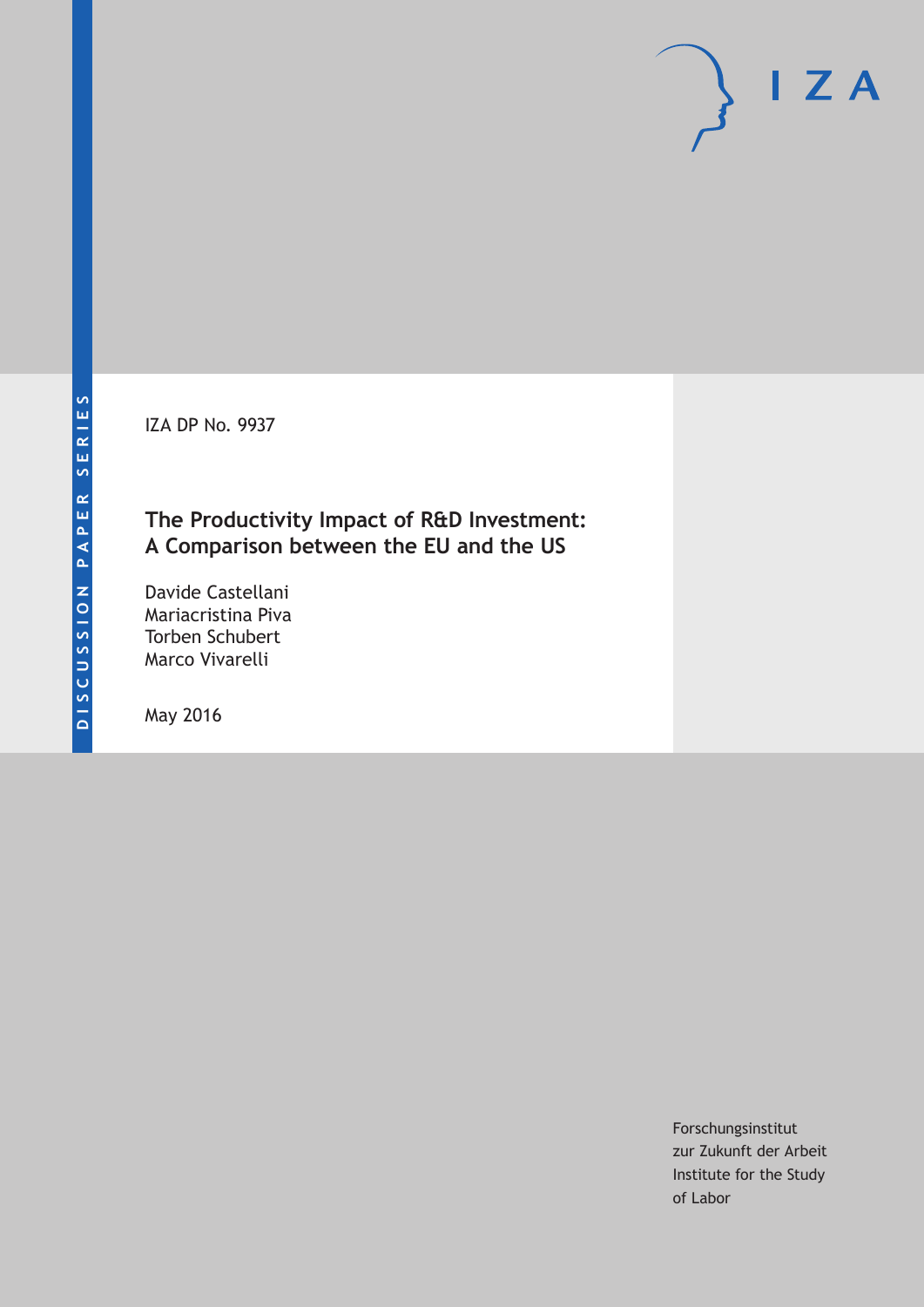# **The Productivity Impact of R&D Investment: A Comparison between the EU and the US**

# **Davide Castellani**

*University of Reading* 

# **Mariacristina Piva**

*Università Cattolica del Sacro Cuore, Piacenza* 

# **Torben Schubert**

*CIRCLE, Lund University and Fraunhofer ISI*

# **Marco Vivarelli**

*Università Cattolica del Sacro Cuore, Milano, UNU-MERIT and IZA* 

# Discussion Paper No. 9937 May 2016

IZA

P.O. Box 7240 53072 Bonn **Germany** 

Phone: +49-228-3894-0 Fax: +49-228-3894-180 E-mail: iza@iza.org

Any opinions expressed here are those of the author(s) and not those of IZA. Research published in this series may include views on policy, but the institute itself takes no institutional policy positions. The IZA research network is committed to the IZA Guiding Principles of Research Integrity.

The Institute for the Study of Labor (IZA) in Bonn is a local and virtual international research center and a place of communication between science, politics and business. IZA is an independent nonprofit organization supported by Deutsche Post Foundation. The center is associated with the University of Bonn and offers a stimulating research environment through its international network, workshops and conferences, data service, project support, research visits and doctoral program. IZA engages in (i) original and internationally competitive research in all fields of labor economics, (ii) development of policy concepts, and (iii) dissemination of research results and concepts to the interested public.

IZA Discussion Papers often represent preliminary work and are circulated to encourage discussion. Citation of such a paper should account for its provisional character. A revised version may be available directly from the author.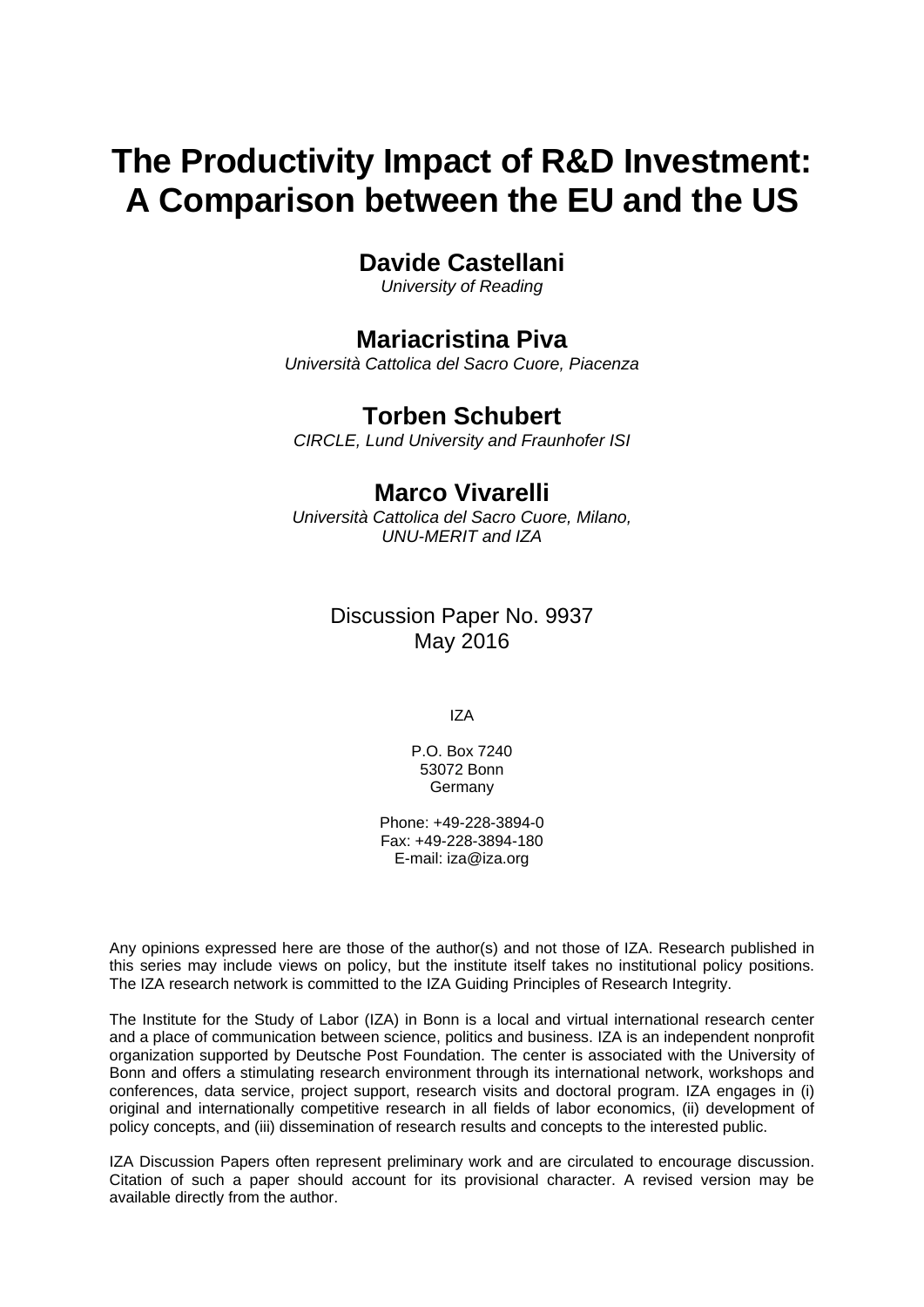IZA Discussion Paper No. 9937 May 2016

# **ABSTRACT**

# **The Productivity Impact of R&D Investment: A Comparison between the EU and the US**

Using data on the US and EU top R&D spenders from 2004 until 2012, this paper investigates the sources of the US/EU productivity gap. We find robust evidence that US firms have a higher capacity to translate R&D into productivity gains (especially in the hightech industries), and this contributes to explaining the higher productivity of US firms. Conversely, EU firms are more likely to achieve productivity gains through capital-embodied technological change at least in medium and low-tech sectors. Our results also show that the US/EU productivity gap has worsened during the crisis period, as the EU companies have been more affected by the economic crisis in their capacity to translate R&D investments into productivity. Based on these findings, we make a case for a learning-based and selective R&D funding, which – instead of purely aiming at stimulating higher R&D expenditures – works on improving the firms' capabilities to transform R&D into productivity gains.

JEL Classification: O33, O51, O52

Keywords: R&D, productivity, economic crisis, US, EU

Corresponding author:

Marco Vivarelli Istituto di Politica Economica Università Cattolica del Sacro Cuore Largo Gemelli 1 I‐20123 Milano Italy E-mail: marco.vivarelli@unicatt.it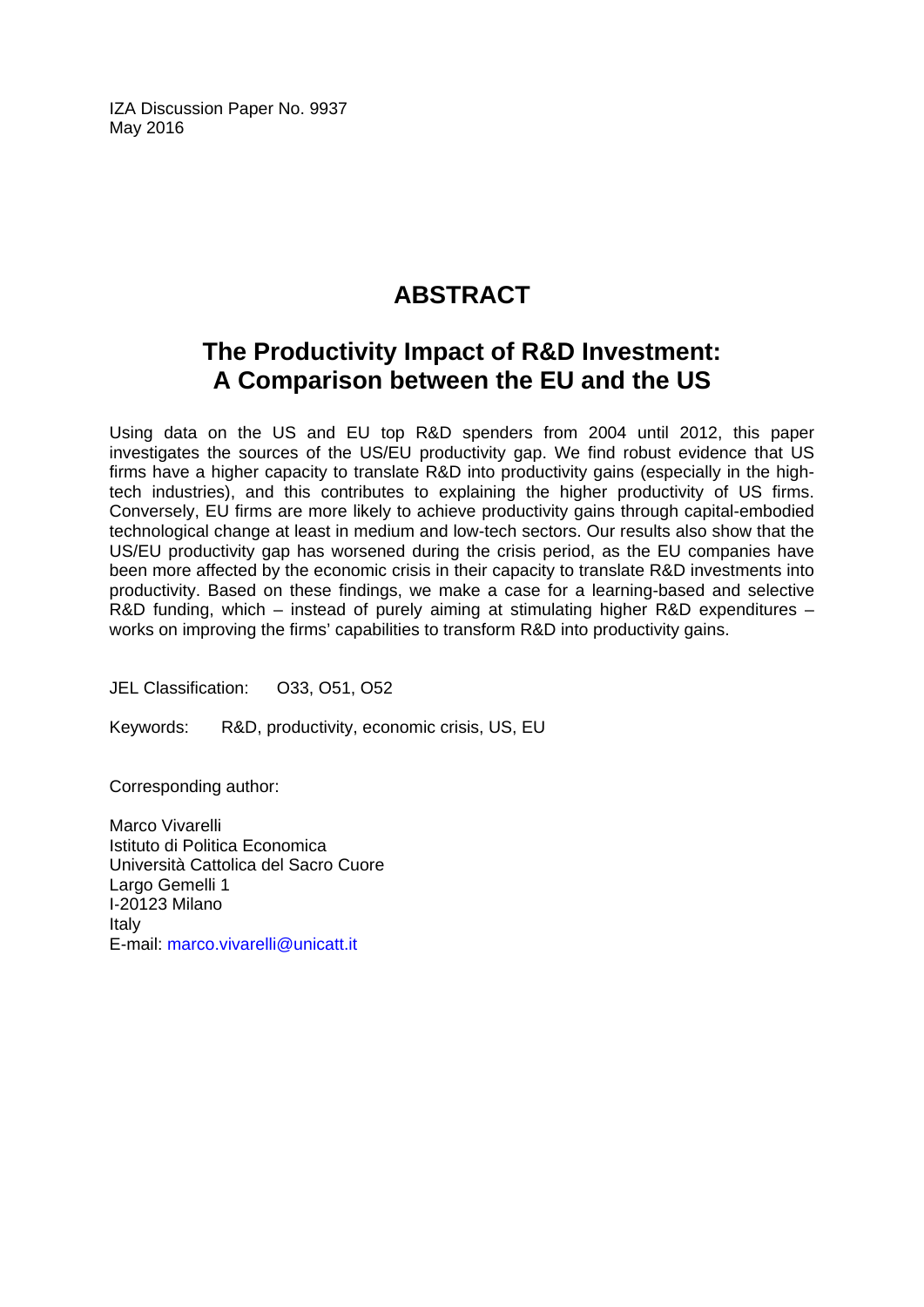# **1. Introduction**

While productivity trends were broadly stable between the 1980s and the first half of the 1990s, both in Europe and the US, a substantial change has been observed since the second half of the 1990s. In particular, during the last two decades, there has been a widening productivity gap between European countries and the United States that has now reached considerable size. Indeed, OECD macroeconomic data (OECD, 2015) report that in 2014 the labor productivity (measured as GDP per hour worked) in EU-28 was \$ (2010 PPP) 46.6, meanwhile it was \$ (2010 PPP) 63 in the US (see Fig.1).

 As shown by Broadberry and O'Mahony (2004) and van Ark *et al.* (2008), the source of this widening gap has been a slowdown in the European productivity growth, implying that the post-WW2 European catch-up process has not only stopped but is actually now reversing (see Fig.1). Even for the latest figures, this gap appears to be widening. The OECD data report an annual productivity growth rate (2014 *vs*. 2013) of 0.5% for US against 0.3% for the European Union (OECD, 2015).

Consensus on the causes of these trends is not achieved, which is also due to the fact that most analyses refer to aggregate data. The literature has pointed out to different possible reasons probably jointly contributing to determine this result, ranging from the different level of flexibility in labor markets (Gomez-Salvador *et al.,* 2006; Grimalda, 2016), the quality of human capital (Gu *et al*., 2002) or the better North-American managerial practices (Bloom *et al*., 2005; Bloom and Van Reenen, 2010).

However, the main strand of the literature drew attention to the role of the differentials in the introduction and diffusion of new technologies between the two side of the Atlantic (Oliner and Sichel, 2000; Daveri, 2002; Wilson, 2009; Bacchiocchi and Montobbio, 2010). In particular, corresponding to the widening productivity gaps, there is a well-documented gap in the relative level of R&D spending, which may have played a king role in explaining the former (Rogers, 2010). Considering the EU-28, the BERD/GDP<sup>1</sup> ratio was  $1.11\%$  in 2002, it has remained almost constant until 2008 (1.14%), while slightly increasing in the following years up to 1.24% in 2012; meanwhile, the US R&D intensity was 1.77% in 2002, reached 1.97% in 2008, slowed down in the following years to get back to 1.95% in 2012 (the latest available value, OECD, 2014).

On the one hand, some scholars have argued that the lower European R&D spending is mainly due to the so-called *structural composition effect* and have provided evidence supporting their thesis. This sectoral composition effect arises because the R&D-intensive manufacturing and R&D-

<sup>&</sup>lt;sup>1</sup> BERD = Business Enterprise Expenditure on R&D.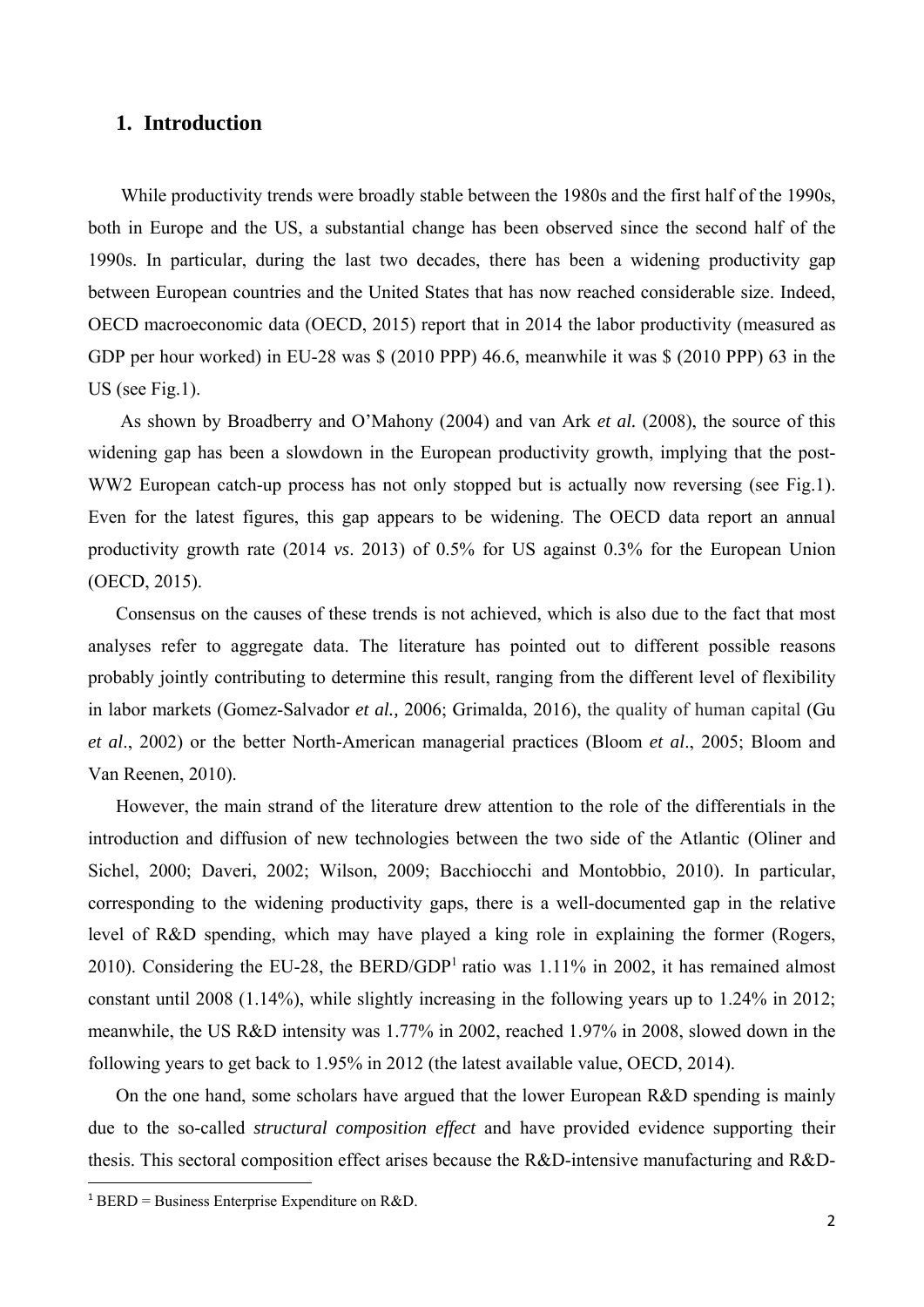intensive service sectors are under-represented in the European economy in comparison to the US (European Commission, 2007; Mathieu and van Pottelsberghe de la Potterie, 2008; Lindmark *et al.*, 2010; Ortega-Argilés and Brandsma, 2010). This view therefore treats the differences in R&D spending rather as an artifact of differences in sector composition.

On the other hand, other authors have stressed the so-called *intrinsic effect* and they have also provided convincing empirical evidence in support of their view. These authors pointed out that a general difficulty of European firms in investing in R&D and in achieving productivity gains can be detected. According to this view, EU firms *within* each industrial sector are characterized by a lower R&D intensity in comparison with their US counterparts (Erken and van Es, 2007; Ortega-Argilés *et al*., 2010, 2011). In addition, Ortega-Argilés *et al*. (2014) argue that there is also a lower capacity to translate R&D investment into productivity gains. In a sense, European companies might be still affected by a sort of modern Solow's (1987) paradox, *i.e.* by a difficulty to translate their own investments in R&D into increases in productivity. In summary, there could be an issue both in the *level* and in the productivity *impact* of R&D spending within European firms, irrespective of their sectoral belonging.

However, much of the scientific and policy discussion seems to be focused on the level effect. *E.g.*, European policy makers recently made explicit that it is necessary to augment R&D investments to foster productivity and, therefore, to support the recovery of growth and jobs in a 'knowledge-based' economy (European Commission 2010a and 2010b). However, precisely knowing the mechanisms sustaining the productivity gap is crucial for policy-making. In particular, if there are differential abilities to translate R&D into productivity gains, the lower levels of R&D spending may be a rational response by the firms, because their expected pay-off is lower. This may imply that policies aiming purely at increasing R&D spending – the 3% target is a prime example – may be inefficient when they are not simultaneously aiming at increasing the capabilities to make efficient use of R&D inputs.

Testing this hypothesis requires the ability to control for sectoral composition in Europe and the US, as well as for R&D and productivity at the level of the firm. Most existing analyses of the European-US productivity gap have, however, made reference to aggregate data. We therefore propose an empirical analysis based on a unique longitudinal database comprising comparable samples of European and US companies for a total of 1,112 top-R&D performing firms. Together with comparisons for the overall sample of firms, we will also split our analysis by two macrosectors (high and medium-low tech), in order to better investigate the nature and source of the transatlantic productivity gap, with particular reference to the respective roles of the *structural* and the *intrinsic* effect. Moreover, the time-period available (2004-2012) also allows us to investigate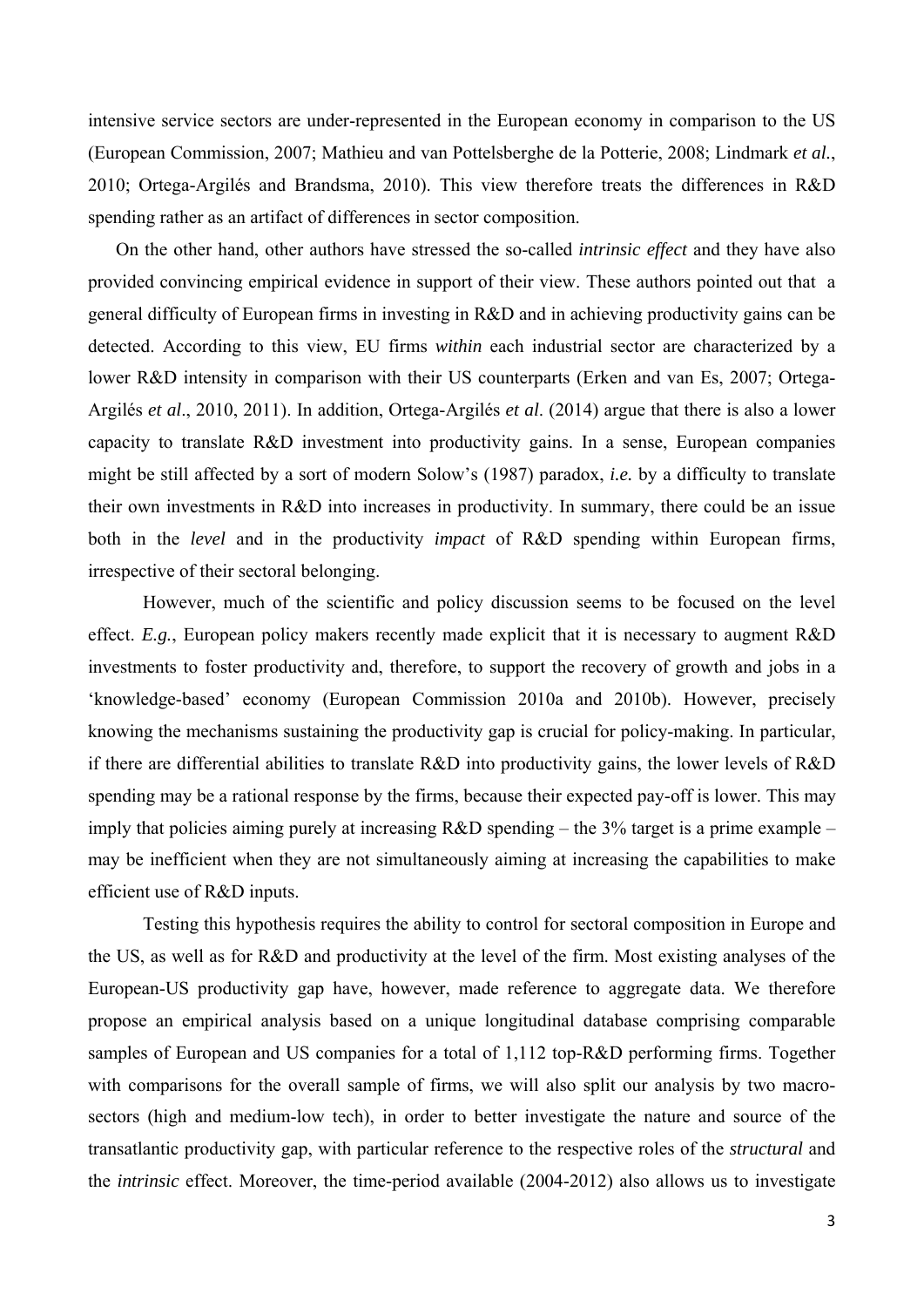the R&D-productivity dynamics before and after the recent worldwide economic crisis. Thus, our paper also sheds light on a particular critical period of the economic development in Europe, which has not been investigated by earlier studies.

The rest of the paper is organized as follows. Section 2 discusses the previous microeconometric evidence on the subject. Section 3 outlines how the dataset was constructed and presents the empirical methodology used to pursue the analysis. Section 4 discusses results, while the final section concludes and puts forward some policy implications.

### **2. Previous evidence**

Back in 1979, Zvi Griliches started a prosperous empirical literature devoted to investigate the relationship between R&D and productivity (for a comprehensive survey, see Mohnen and Hall, 2013). On the whole, this microeconometric literature has provided robust evidence of a positive and significant impact of R&D on productivity at the firm-level, with an elasticity ranging from 0.05 to 0.25. Indeed, the consensus about the existence of a positive and significant impact of R&D on productivity remains strong across almost all studies and methodologies, even if comparable data in more countries are not common and results might be subject to discussion (Hall and Mairesse, 1995; Klette and Kortum, 2004; Loof and Heshmati, 2006; Heshmati and Kim, 2011; Ortega-Argiles *et al.*, 2011; Gkypali *et al.*, 2015).

However, when considering the structural dimension of an economic system, its industrial composition might affect the overall aggregate result since technological opportunities and appropriability conditions are very different across sectors (see Freeman, 1982; Winter, 1984; Malerba, 2004). This may also involve substantial differences in the sector-specific R&Dproductivity links.

Indeed, previous sectoral studies (mainly on manufacturing industries) clearly suggest a greater impact of R&D investment on productivity in the high-tech sectors rather than in the lowtech ones.

Griliches and Mairesse (1982) and Cuneo and Mairesse (1983), who performed two companion studies on French and US firms, found that the impact of R&D on productivity for scientific firms (elasticity equal to 0.20) was significantly greater than for non-scientific firms (0.10). By the same token, Verspagen (1995) carried out a multi-country study involving 9 countries, singling out three macro industries: high-tech, medium-tech and low-tech, according to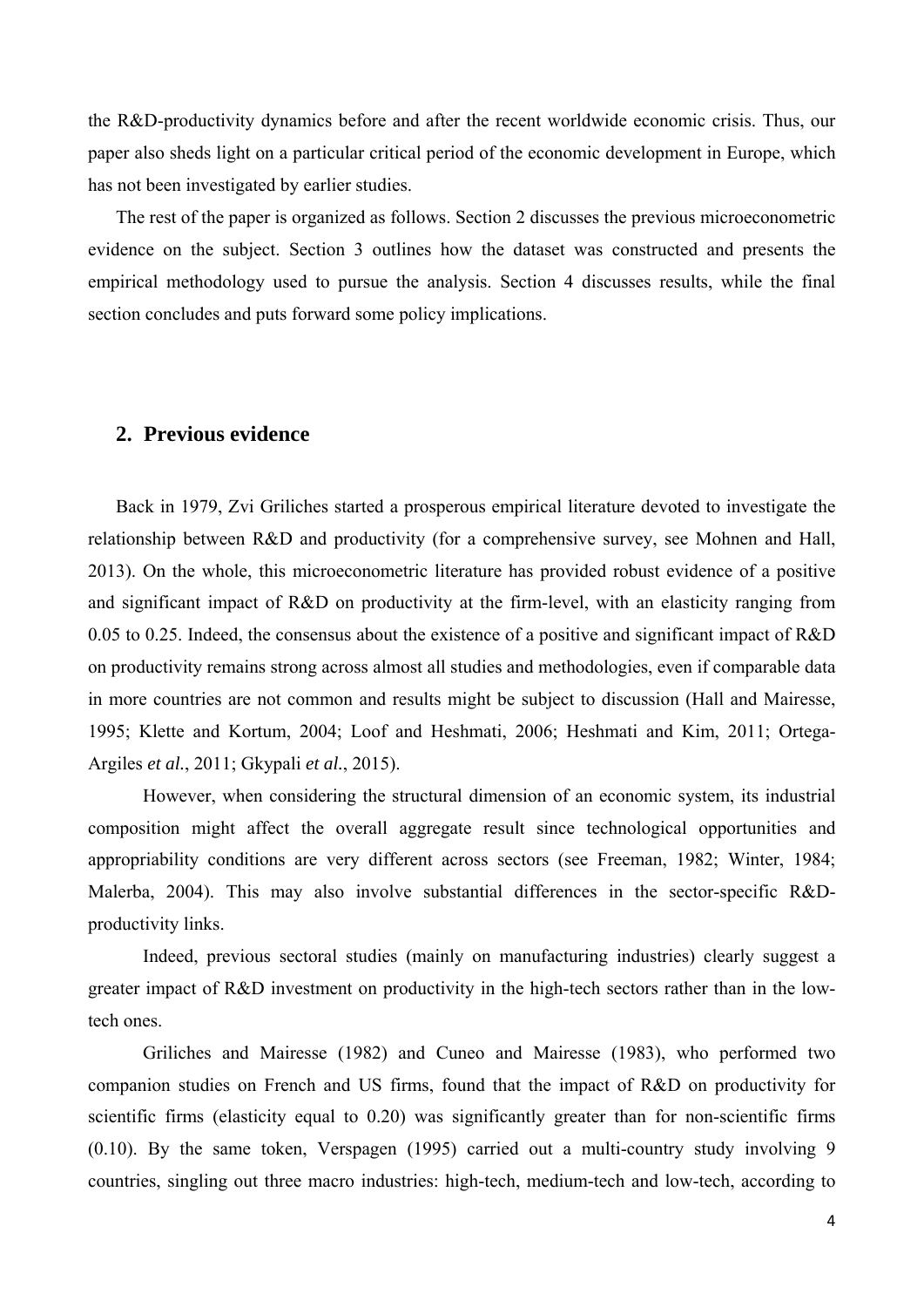the OECD classification (Hatzichronoglou, 1997). The major finding of his study was that the impact of R&D was significant and positive only in high-tech sectors. Los and Verspagen (2000) found - for a sample of US manufacturing firms - that the average elasticity of the R&D investment to company productivity was 0.014; however, when they run the same analysis for the high-tech sectors only, the elasticity increased to 0.1.

A recent study by Ortega-Argilés *et al.* (2010), looking at the top 577 EU R&D investors, concluded that the coefficient of this impact increases monotonically when moving from the lowtech over the medium-high to the high-tech sectors, ranging from a minimum of 0.03/0.05 to a maximum of 0.14/0.17.

Moving closer to the topic investigated in this study, Ortega-Argilés *et al.* (2014 and 2015) analyze the transatlantic productivity gap providing evidences of differences among industries. Estimates are based on a COMPUSTAT-based database covering the period 1990-2008 and comprising 1,809 US and EU companies for a total of 16,079 observations. Robust evidence of a significant impact of R&D on productivity is provided. Moreover, the R&D coefficients for the US firms always turn out to be significantly higher. To see to what extent these transatlantic differences in the R&D-productivity relationship may be related to the different sectoral structures in the US and the EU, the analysis is differentiated by sectors. The result is that both in manufacturing, services and high-tech manufacturing sectors US firms are more able to translate their R&D investments into productivity increases.

Previous literature also suggests that more complex and radical product innovation generally relies on formal R&D, while process innovation is much more related to embodied technical change achieved by investment in new machinery and equipment (Parisi *et al*., 2006; Conte and Vivarelli 2014). Consistently with this framework, another result from Ortega-Argilés *et al*. (2014 and 2015) is that in traditional low-tech sectors - which focus on process innovation - productivity gains turn out to be more related to capital accumulation rather than to R&D expenditures.

Building on this microeconometric literature focusing on the relationship between R&D and productivity, our empirical study uses more updated microdata and analyzes a critical time span including pre- and post- world crisis sub-periods. Although the European and the US-economy have been severely plagued by the economic crisis, large parts of the European economy have found it harder to recover. Thus, it does not seem unreasonable to assume that the crisis might have amplified the factors contributing to widening the productivity gap rather than closing it. If this pattern became apparent, this would constitute worrying evidence that European R&D policy has been quite unsuccessful in achieving one of its major objectives, *i.e.* significantly increasing the competitiveness of the European economy vis-à-vis the US as one of its main competitors.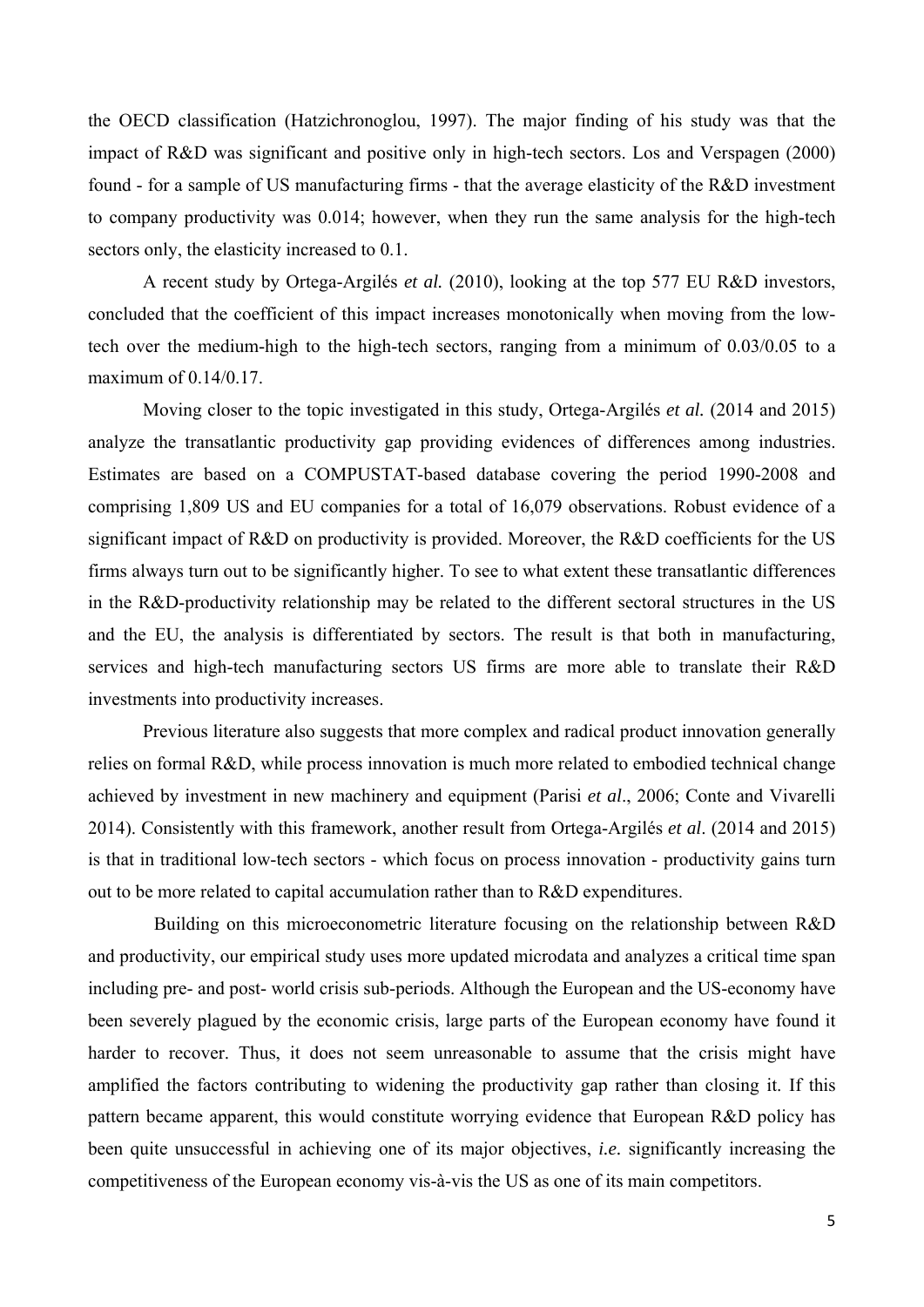# **3. Data and methodology**

### **3.1 The data**

Previous literature has been partly limited by the extreme difficulty to obtain reliable and comparable micro datasets across countries. The microdata used in this study were provided by the JRC–IPTS (Joint Research Centre-Institute for Prospective Technological Studies, Sevilla) of the European Commission<sup>2</sup>. The dataset is mainly based on the EU Industrial R&D Scoreboard and aggregates information on top R&D spenders worldwide from 2004 until 2012. In particular, the EU Industrial R&D Investment Scoreboard provides the main economic and financial data of the top corporate R&D investors from the EU and from abroad. It uses data extracted directly from each company's Annual Report (data are consolidated at group level, *i.e.* including all the subsidiaries). Additional balance sheet information from the Bureau Van Dijk's ORBIS database for the same period is also considered. Even if the population of innovative companies is not covered completely, the companies listed in Scoreboard account for more than 90% of worldwide Business Enterprise Expenditure on R&D (BERD).

Overall, the data are organized as a panel of over 2,000 companies worldwide over the years 2004-2012. The data refer to basic firm economic features, such as sales, employment, capital expenditures, and R&D. In order to focus on EU vs. US, we excluded companies belonging to different geographical areas. The final sample is unbalanced in nature and comprises 1,355 companies (732 European firms and 623 US firms) with data from a minimum of two years, to a maximum of 9 years. Moreover, outlier observations have been dropped following the Grubbs test as discussed in Section 3.2 - and leading to a final sample of 1,112 companies (504 European firms and 608 US firms) and 8,763 observations.

Table 1 reports the distribution of the retained firms and observations across countries, showing a dominant role of Germany and United Kingdom in Europe, but letting the other major European countries to be adequately represented in the sample<sup>3</sup>.

<sup>2</sup> This longitudinal dataset has been prepared and analyzed in the context of a project on 'European Innovative Companies and Global Value Chains: The Productivity Impact of Heterogeneous Strategies' funded by the JRC-IPTS (European Commission).

<sup>&</sup>lt;sup>3</sup> Obviously enough, R&D and innovation activities are heterogeneously distributed across EU countries and regions (see Maurseth and Verspagen, 2002); however, investigating the differences in the innovative efforts within the EU is out of the scope of the present study.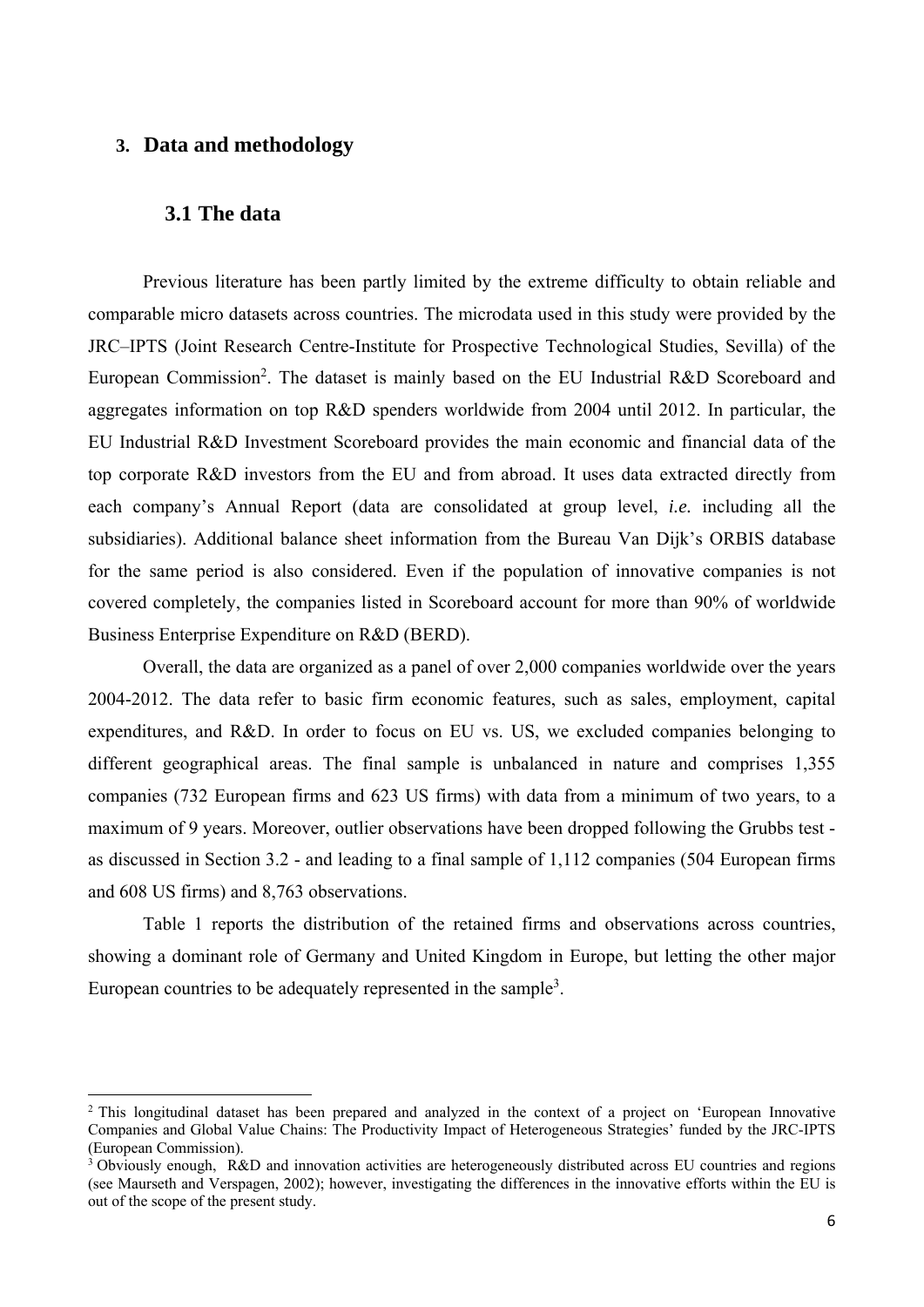#### **<INSERT TABLE 1>**

#### **3.2 Econometric specification and descriptive statistics**

Following Hall and Mairesse (1995), we test an augmented production function, derived from a standard Cobb-Douglas function in three inputs: knowledge capital, physical capital and labour :

(1) 
$$
\ln\left(\frac{VA}{E}\right)_{i,t} = \alpha + \beta \ln\left(\frac{K}{E}\right)_{i,t} + \gamma \ln\left(\frac{C}{E}\right)_{i,t} + \vartheta \ln(E)_{i,t} + \varepsilon_{i,t}
$$

with  $i = 1, ..., 1,112;$   $t = 2004, ..., 2012;$   $\ln$  = natural logarithm.

Our ideal proxy for productivity is labour productivity (Value Added, VA, over total Employment, E), while our pivotal impact variables are the R&D stock (K, for knowledge) per employee and the physical capital stock (C) per employee<sup>4</sup>. Taking per capita values permits both standardisation of our data and elimination of possible company's size effects (see, for example, Crépon *et al*., 1998, p.123). In this framework, total employment (E) is a control variable that indicates increasing returns, if  $\theta$  turns out to be greater than zero and decreasing returns otherwise.

In particular, K/E (R&D stock per employee) captures that portion of technological change which is related to the cumulated R&D investments, C/E (physical capital stock per employee) is the result of the accumulated investment, implementing different vintages of technologies. So, this variable encompasses the so-called embodied technological change, possibly affecting productivity growth.

Considering our dataset in more detail, one can appreciate that unfortunately the Value Added variable has a huge number of missing values due to particular accounting procedures adopted in the US. In order to maintain a reasonable number of observations, we decided to use Net Sales  $(NS)^5$  instead of Value Added to construct the productivity variable. Over the available 3,866 observations the pairwise correlation coefficient between Value Added and Net Sales turns out to be

<sup>4</sup> All the monetary variables are expressed in Euro after applying appropriate exchange rates for companies based in non-Euro countries (i.e. Denmark, Hungary, Sweden, United Kingdom, United States) and in cases of firms whose financial data where expressed in pounds or dollars even if located in the Euro-area.

<sup>&</sup>lt;sup>5</sup> Net Sales variable follows the usual accounting definition of sales, excluding sales taxes and shares of sales of joint ventures and associates.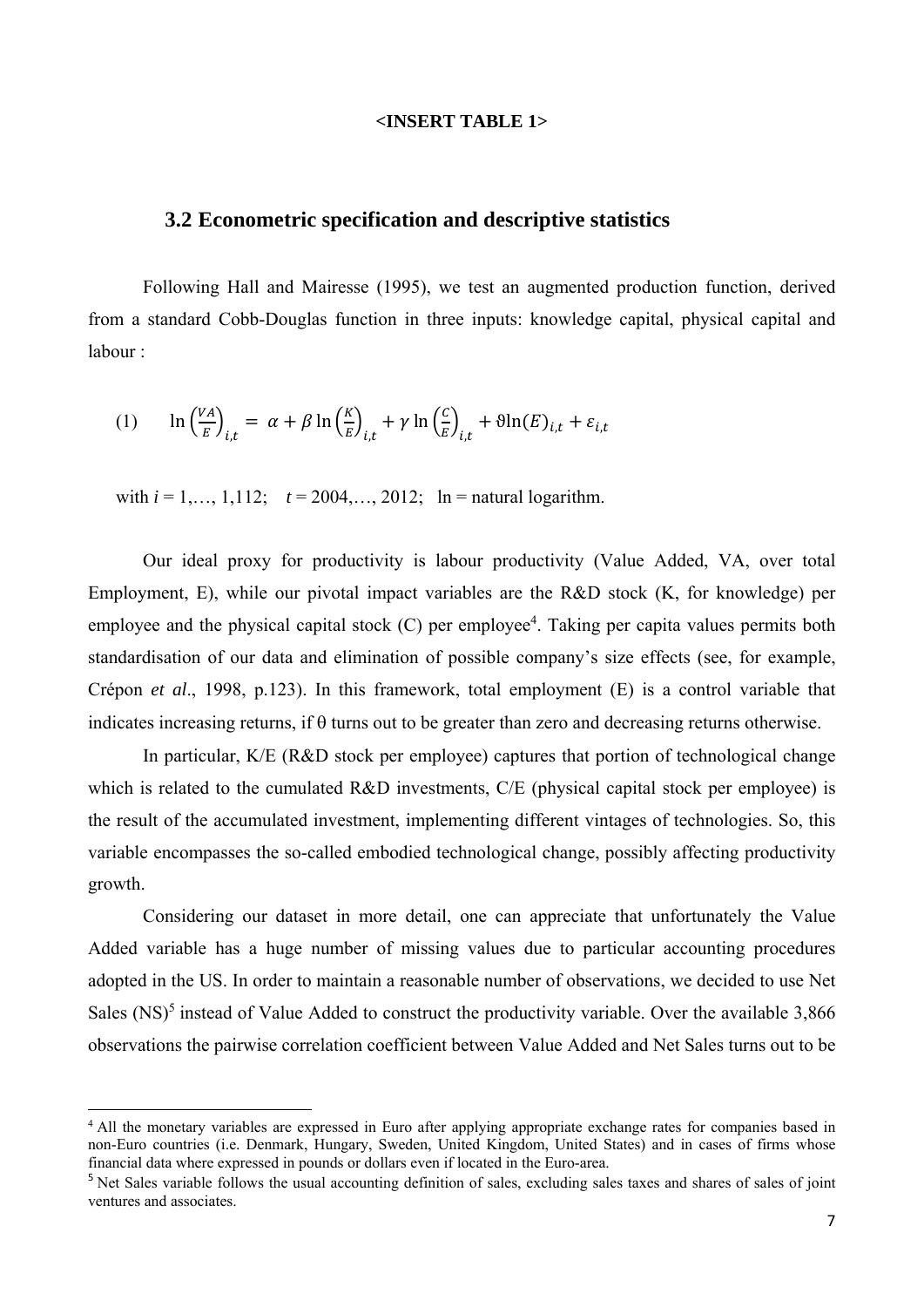0.88. This high correlation makes us confident in using Net Sales/Employment as a proper proxy for labor productivity.

Given the crucial role assumed by the R&D variable in this study, it is worthwhile to discuss in detail what is intended by R&D in our database, since R&D measurement might follow different accounting practices in different countries over the world. In particular, the R&D investment included in the Scoreboard is the cash investment which is funded by the companies themselves, while it excludes R&D undertaken under contract for customers such as governments or other companies. Therefore, our R&D indicator is consistent and homogeneous across all the considered countries and refers to the genuine flow of current additional resources.

As it is common in this type of literature (see Hulten, 1990; Jorgenson, 1990; Hall and Mairesse, 1995; Parisi *et al*., 2006), stock indicators rather than flows are considered as impact variables; indeed, productivity is affected by the accumulated stocks of R&D and physical capital and not only by current or lagged flows.

Moreover, dealing with stocks - rather than flows - has two additional advantages: on the one hand, since stocks incorporate the accumulated investments in the past, the risks of endogeneity are minimised; on the other hand, there is no need to deal with the complex (sometimes arbitrary) choice of the appropriate lag structure for the flows.

In our paper, R&D stock (K) is computed using a standard perpetual inventory method (PIM) approach according to the following formula (equation  $(2)^6$ ):

(2) 
$$
K_t = \frac{K_{t-1}}{(1+\delta)} + R \& D_t
$$

Where  $R&D = R&D$  expenditures;  $\delta =$  depreciation rate (0.15)

The physical capital stock (C) was instead directly provided in the dataset, as a public information from balance sheets<sup>7</sup>.

In order to eliminate outliers, we undertook an outlier detection procedure using the Grubbs (1969) test over NS/E, K/E and C/E. After the outlier detection process, 243 companies were dropped. More in detail, 138 observations for the NS/E variable, 313 for the K/E variable and 294

<sup>&</sup>lt;sup>6</sup> In year 0,  $K_0 = \frac{R\&D_0}{(g+\delta)}$  (where g is computed as the average growth rate of the corresponding flow variable in the first three years available and  $\delta$  is the depreciation rate).

<sup>&</sup>lt;sup>7</sup> We also computed the physical capital stock starting from the investment flows using the same PIM procedure adopted in the case of the R&D stock. Nevertheless, due to a large number of missing values, we opted for the already available capital stock variable. Overall, the pairwise correlation coefficient between the physical capital stock from balance sheets and the physical capital stock computed with the PIM is 0.72 (over the available 7,056 observations), which supports our choice.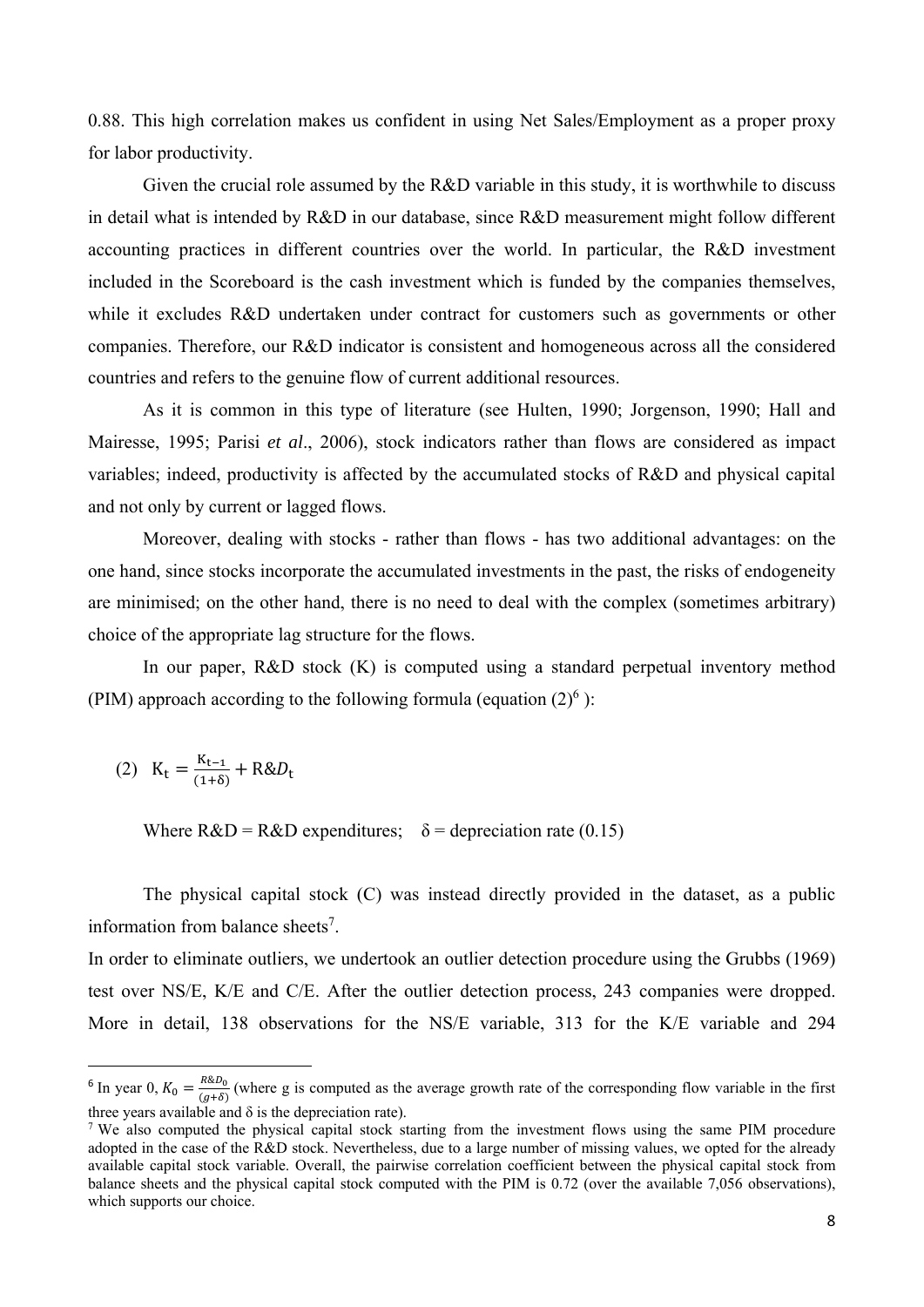observations for the C/E variable were deleted. The final dataset permits to retain almost the 75% of overall European and US R&D covered by the Scoreboard in 2012. This value represents almost the 65% of total European and US Business Enterprise Expenditure on R&D (BERD).

Specification (1) was estimated through different econometric techniques. Firstly, pooled ordinary least squared (POLS) regressions were run to provide preliminary evidence. Although very basic, in these POLS regressions we were able to control for heteroskedasticity (using the Eicker/Huber/White sandwich estimator to compute robust standard errors) and for a complete set of country (17 European countries  $+$  US), time (9 years), sector (29 ICB 3-digit code<sup>8</sup>) dummies.

Secondly, firm fixed effect (FE) regressions were performed in order to take into account firm specific unobservable time-invariant characteristics. The advantage of the FE estimates is that different firms are not pooled and therefore the estimates control for both unobserved heterogeneity and the intra-firm dependence structure. The disadvantage is that time constant variables (in our case in particular country and sector dummies) are not individually identified, since they are encompassed by the individual firm-level fixed effects.<sup>9</sup>

Table 2 reports the means and standard deviations of the four relevant variables in specification (1). As we are also interested in singling out sectoral differences in the R&D/productivity relationship, we split our panel into two subgroups: high-tech vs medium- and low-tech sectors, ranking sectors according to their R&D intensity (measured in terms of R&D/employment, see Ortega-Argilés *et al.*, 2011)<sup>10</sup>. Furthermore, we also consider the descriptive statistics in the pre and post-world crisis sub-periods.

As can be seen, our sample comprises very large and established corporations, with an average employment of more than 20,000 employees (the median value is 4,683). On average, US companies are characterized by a larger knowledge stock per employees as compared to EU companies (+60%); moreover, US companies are more productive (NS/E) than EU firms, although being smaller on average. This very preliminary evidence is consistent both with a view that relates the transatlantic productivity gap to differences in the level of R&D investments and one which

<sup>8</sup> The Industry Classification Benchmark (ICB) is a definitive system categorizing over 70,000 companies and 75,000 securities worldwide, enabling the comparison of companies across four levels of classification and national boundaries. The ICB system is supported by the ICB Database, an unrivalled data source for global sector analysis, which is maintained by FTSE International Limited ( http://www.icbenchmark.com/).

<sup>&</sup>lt;sup>9</sup> Random effect (RE) regressions were also run and tested against the FE specification through the Hausman test. According to the outcomes of the test, in all the following investigated cases the FE estimates turned out to be preferable to the RE ones (results available from the authors upon request).

<sup>&</sup>lt;sup>10</sup> The resulting high-tech group is made by: Aerospace & Defence, Automobiles, Automobiles & Parts, Computer Hardware, Computer Services, Consumer Electronics, Electrical Components & Equipment, Electronic Equipment, Electronic Office Equipment, Health Care Equipment & Services, Internet, Leisure Goods, Pharmaceuticals, Recreational Products, Semiconductors, Software, Telecommunications Equipment, Tires.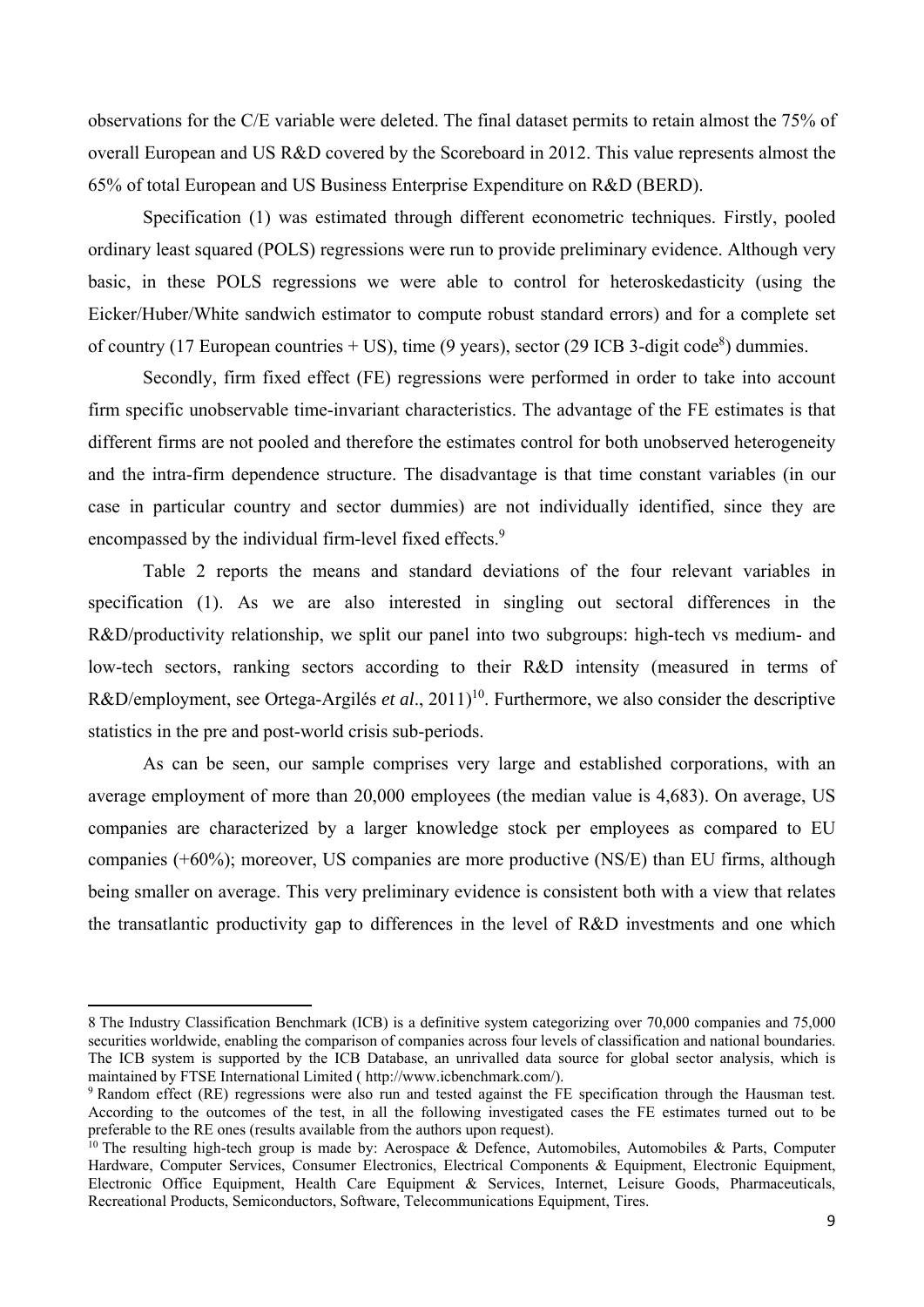emphasize the different impact of R&D investments. The econometric analysis (see next section) will allow us to properly investigate this issue.

Considering the sectoral taxonomy, average values suggest that the productivity per employees decreases from high to medium/low-tech sectors together with the knowledge capital per employee (not surprisingly), meanwhile the physical capital per employee increases, suggesting a larger endowment of embodied technologies in the medium-low tech sectors.

Turning our attention to the pre and post-crisis subsamples, the statistical evidence suggests that the US/EU divides in both productivity and knowledge stock have persisted after the crisis.

#### **< INSERT TABLE 2 >**

#### **4. Results**

Table 3 provides the overall econometric results concerning the whole sample of 1,112 companies (8,763 observations). We find robust evidence of a positive and significant impact of the R&D stock on productivity with an elasticity ranging from 0.148 to 0.178, according to the different adopted estimation techniques (POLS vs. FE). These estimates are within the bounds set by previous empirical studies (0.05/0.25; see Section 2).

As far as physical capital is concerned, we assess a positive and significant impact ranging from 0.112 (FE) to 0.236 (POLS); capital formation - embodying vintages of new technologies emerges as a still important driver of productivity growth.

#### **< INSERT TABLE 3 >**

Turning our attention to the comparison between the US and the EU, the same model is run separately in US companies and European firms (608 vs. 504 companies). As can be seen in Table 3, our results fully confirm the previous outcomes from the extant literature. Although uniformly positive and statistically significant, the R&D coefficients for the US firms turn out to be consistently larger than the corresponding coefficients for the European firms. Indeed, the two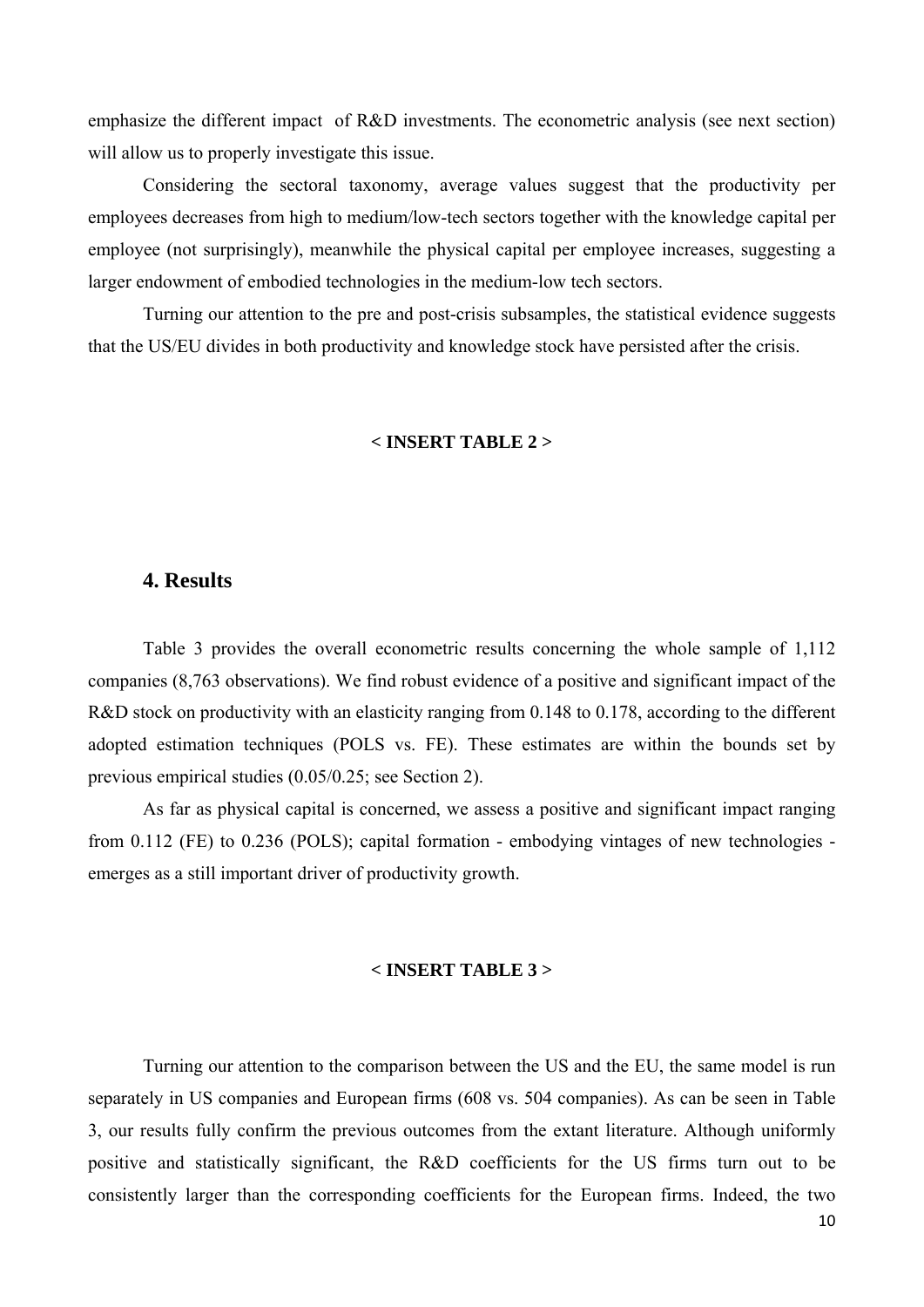estimation techniques consistently provide European elasticities which are merely about 35% of their US counterparts. Focusing on the more reliable fixed-effects (FE) specification, the US/EU gap is 99% statistically significant, as reported in the last but one column of Table 3 where a t-test measures if the FE coefficients referred to the two areas are significantly different. We interpret these unambiguous results as a clear evidence of the better ability of US firms to translate R&D investments into productivity gains and as a signal of the persistence of a structural gap that European firms and European policy have to deal with.

As far as the productivity impact of the physical capital is concerned, POLS and FE estimates tell us a different story: they both show that EU has a relative (although only marginally significant) advantage in productivity from investing in physical capital. In particular, the FE elasticity for the EU is 30% higher than its US counterpart. This evidence suggests that in 2004- 2012, European companies have mainly relied on embodied technological change in order to foster their levels of productivity.

Looking at employment, FE results suggest a negative size impact on productivity. This evidence of decreasing returns is more accentuated for European than for US companies, given that the coefficient associated with the number of employees is more than 2.5 time larger for EU firms; this outcome can be related to the larger size of EU firms in our sample (see Table 2).

As a further step, we split our sample into a high-tech and a medium/low-tech industries subsample, and we investigate the different R&D-productivity relationship in these two industrygroups. As already discussed in Section 2, previous literature suggests that a greater impact of R&D investment on productivity is expected in the high-tech sectors rather than in the medium and lowtech ones. Therefore, the US advantage in terms of R&D impact may be due to a sectoral composition effect: in the aggregate, US firms may exhibit higher R&D/productivity elasticities just because they are relatively more concentrated in high-tech industries where the returns to R&D are higher.

#### **< INSERT TABLES 4 AND 5>**

Table 4 displays the US/EU comparison with regard to the high-tech industries. As expected - comparing Table 4 with Table 3 - high-tech companies turn out to be able to have the largest productivity gains from investments in R&D (0.255 *vs* 0.178 in the FE estimates). However, the European lag is fully confirmed: as it was the case for the whole economy, in the high-tech sectors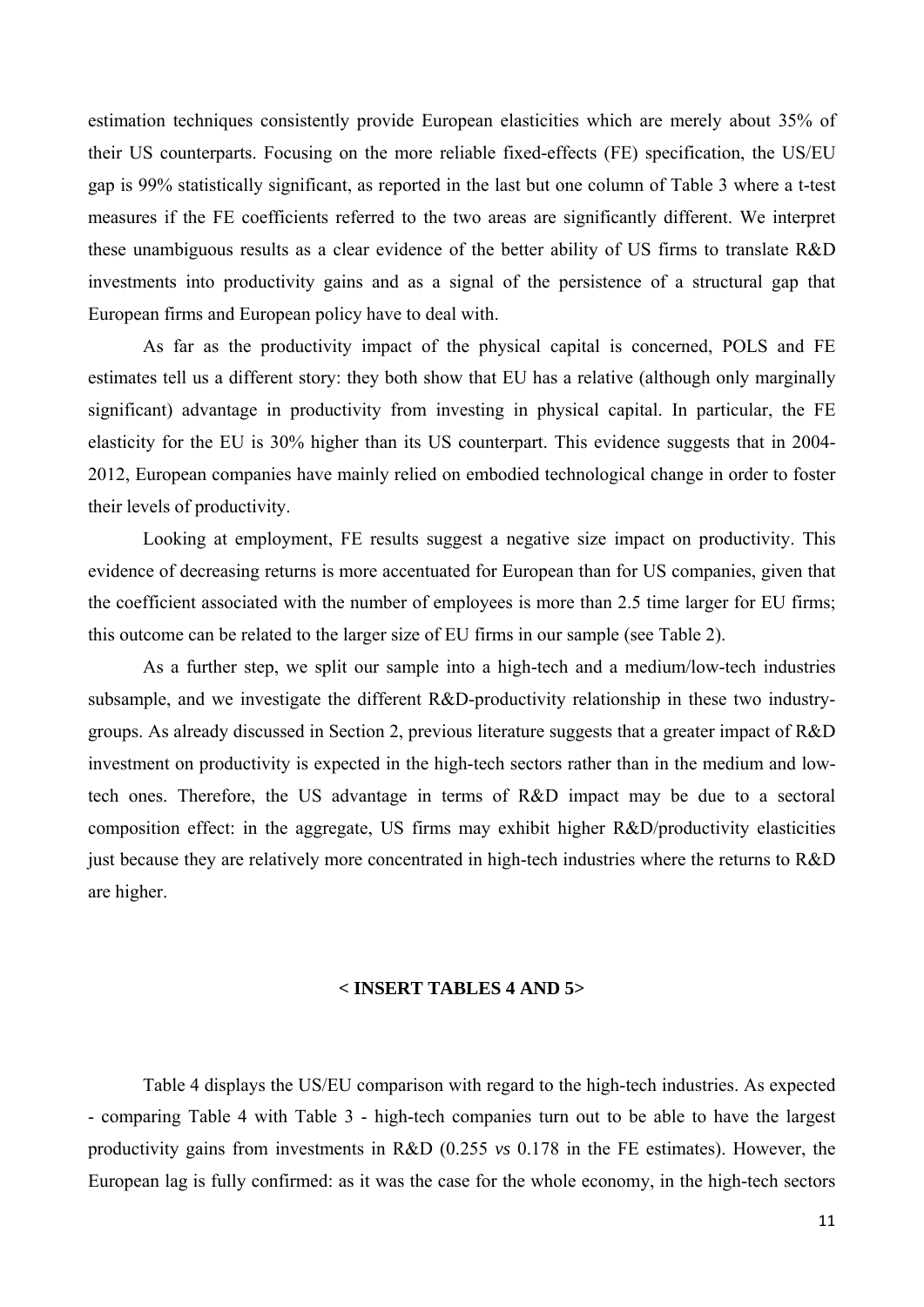the US coefficients are larger than their European counterparts (0.333 *vs* 0.128). Moreover, focusing on the FE estimates, the R&D gap turns out to be statistically significant at the 99% level of confidence (t-test in the last but one column). Differently, the capital gap in favor of the European firms is not confirmed at all. This evidence suggests that the advantage of US companies in translating knowledge into productivity gains is not only driven by their higher concentration in high-tech industries, but also by their higher ability to translate R&D into productivity within those industries. Moreover - in these sectors - the European companies do not show a better ability of their American counterparts to obtain productivity gains from physical capital and embodied technological change.

In Table 5, results for companies in the medium and low-tech sectors are presented. The picture is similar but paler than in the high-tech case. Overall, the elasticity for knowledge capital ranges from 0.054 to 0.100, revealing - not surprisingly - the lowest values in our estimates. In other words, productivity improvements at the firm-level, are relying on R&D investments relatively more in high-tech industries than in medium and low-tech sectors. Taking the fixed-effects estimates as a benchmark, a 10% increase in R&D capital stock per employee increases productivity by 2.55% in the high-tech sectors and only 1% in the medium/low-tech sectors. Conversely, in medium and low-tech sectors, investments in the physical stock of capital, which includes technology embodied in capital goods, is largely more productive than in high-tech industries (0.195 *vs* 0.082).

Turning our attention to the EU/US comparison, the medium- and low-tech European companies show (both in the POLS and FE estimates) a lower elasticity of productivity to R&D in comparison with their US counterparts. However, this differential is smaller than in the case of high-tech industries: looking at the FE coefficients, the European one it is about two-thirds (0.65) the one estimated for US firms (while in the case of high-tech it was about two-fifths, 0.38) - and only significant at the 95%-level. On the other hand, European companies in medium and low-tech sectors seem to be better in transforming investment in physical capital into productivity gains, although the t-test provides only marginal support of a statistical significant difference.

On the whole, the transatlantic productivity divide can be explained not only by a lower level of R&D investment of EU firms as opposed to their US counterparts (as obvious in Table 2), but also by a lower capacity to translate R&D investments into productivity gains. This is rather clear for the whole sample, but it is particularly accentuated in the high-tech industries and also significant, although smaller in magnitude, in the medium- and low-tech sectors.

In order to check if the previous evidence is confirmed over the economic cycle, we re-run the previous estimates, splitting the time-period into a pre-crisis sub-period from 2004 to 2008, and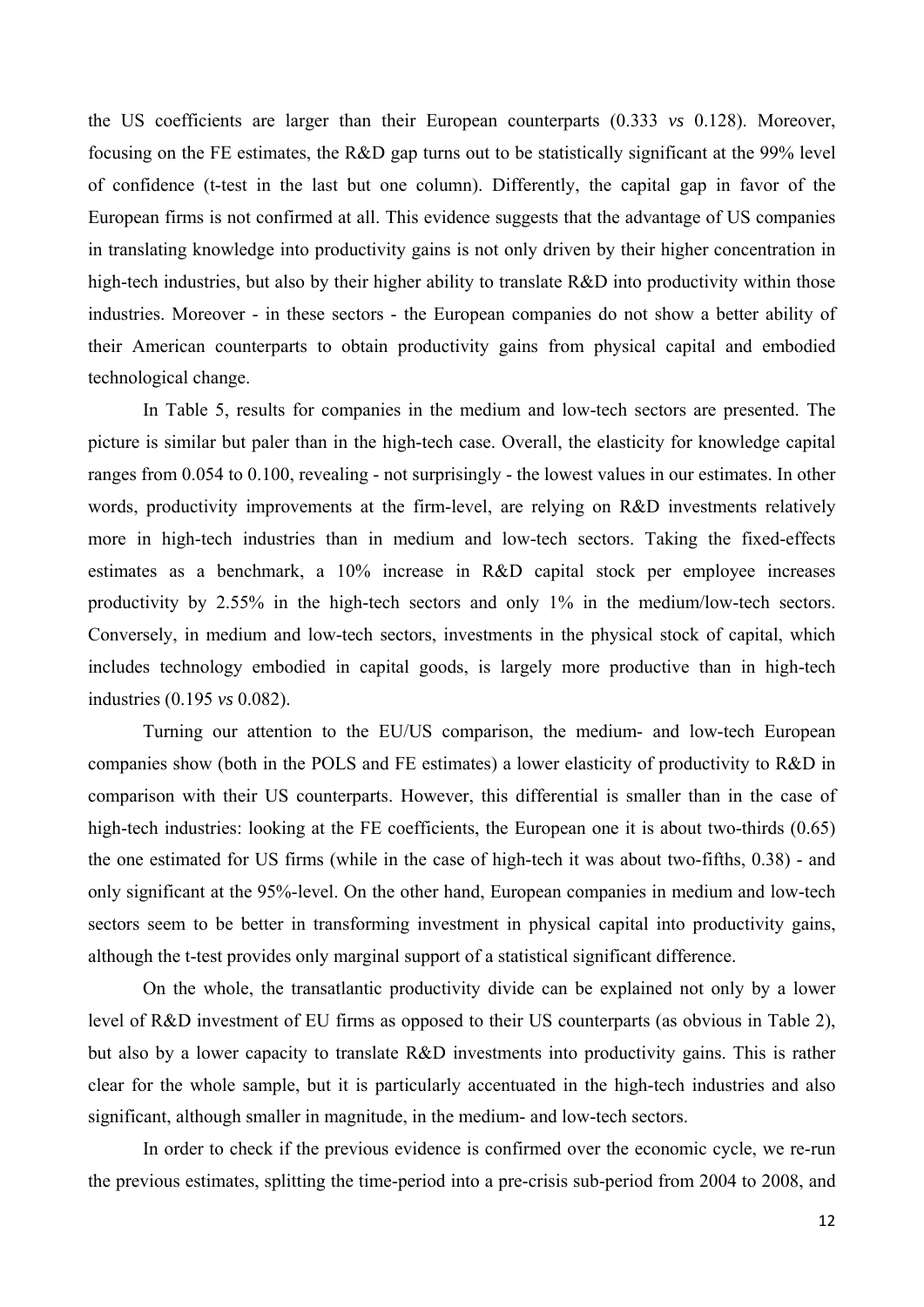a post-crisis sub-period, from 2009-2012. As can be seen in the next Tables 6 and 7 our data allow us to have adequate and comparable sub-samples to be used for this evaluation exercise<sup>11</sup>.

Results - comparing the whole sample evidence from the FE in the first panel of the two tables - reveal that in the post-crisis period the top-R&D spenders had a lower capacity to translate investment in R&D into productivity gains (0.158 *vs* 0.243); while showing a slightly better performance in terms of getting productivity improvements from physical capital (0.089 *vs* 0.070). This result may suggest that firm R&D capital is less pro-cyclical than output, so in times of crisis output may suffer from higher volatility than R&D.

Focusing on the comparison between the EU and the US, the evidence that US companies outperform the EU ones in terms of productivity gains from knowledge capital persists before and after the crisis, (the t-tests supports at the 95% level of significance the difference among the two coefficients both in 2004-2088 and in 2009-2012). In particular, the gap is still obvious in the postcrisis period, even if for both the US and the EU the magnitude of the elasticity lowers (from 0.294 to 0.199 for the US and from 0.194 to 0.093 for the EU). However, the EU companies have been more affected than their US counterparts in their capacity to translate R&D investments into productivity: -52% *vs.* -32%. This has implied that after the crisis the return from R&D investments of EU firms has dropped to 46% of the return of US firms, compared with 66% before the crisis. Indeed, the US/EU efficiency gap in linking R&D and productivity has worsened as a consequence of the global economic crisis.

#### **< INSERT TABLES 6 AND 7 >**

# **5. Conclusions and policy implications**

In this paper, we test the hypothesis that the transatlantic productivity gap may be due not only to a lower level of corporate R&D expenditures by European firms, but also to a possible lower capacity to translate corporate R&D expenditures into productivity gains.

Consistent with previous literature, we find robust evidence of a positive and significant impact of the R&D stock on productivity. However, the R&D coefficients for the US firms turn out to be consistently and significantly larger than the corresponding coefficients for the European firms: on

<sup>&</sup>lt;sup>11</sup> On the contrary, running estimates that jointly apply the time splitting and the sectoral splitting is prevented by the scarce number of observations in each of the six resulting subsamples.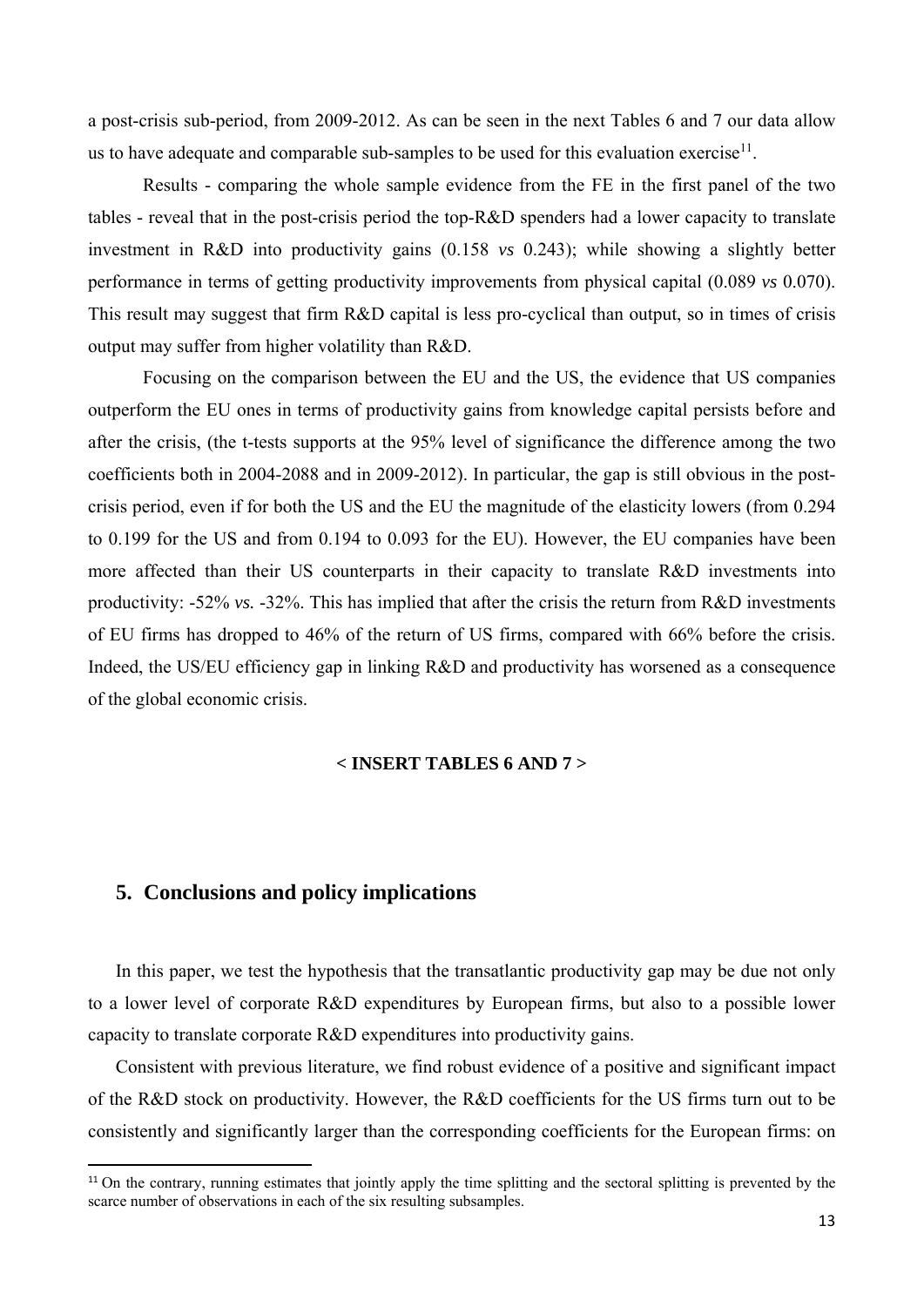the aggregate, European elasticities amount to about one third of their US counterparts. We interpret this unambiguous outcome as a clear evidence of the better ability of US firms in translating R&D investments into productivity gains and as a signal of a structural gap that European firms and European policy have to deal with.

To see to what extent these transatlantic differences may be related to the different sectoral structures in the US and the EU (the US economy being disproportionally characterized by hightech industries), we have differentiated the US/EU comparative empirical exercise by macrosectors, according to their technological level. Indeed, our results show that the US firms are more capable to translate their R&D investments into productivity gains both in the high-tech and in the medium/low-tech sectors, albeit the US lead is particularly obvious in the former set of industries. Therefore, not only US firms are more concentrated in high-tech industries, contributing to a positive structural effect on aggregate productivity, but in those industries they can extract higher productivity gains from their R&D investments. Given the key role of high-tech and emerging sectors in fostering productivity and the overall economic growth, this evidence can be considered particularly worrying in terms of the overall perspectives of the European economy.

Furthermore, our results show that the EU companies have been more affected by the economic crisis in their capacity to translate R&D investments into productivity: indeed, the US/EU gap investigated in this study has worsened as a consequence of the global economic crisis.

These findings have a considerable impact for the organization of policy support. A major implication of the even relatively decreasing ability of EU firms to translate R&D into productivity during the crisis suggests that EU support for R&D has not proven to be particularly effective in reaching one of its major goals, *i.e.* turning the EU into a more competitive economy in the longrun. Rather the opposite seems to have occurred and this can be due to a myopic EU policy.

Indeed, we find robust evidence of both a quantity effect (relatively lower R&D spending of European firms) and a quality effect (lower ability to transform R&D spending into productivity gains). However, most policy attention has been devoted to the lower levels of R&D spending rather than the lower capabilities to make efficient use of it. This is exemplified by the 3% target – in terms of the R&D/GDP ratio - set by the EU, making reference primarily to increasing the level of R&D spending. Yet, our results suggest that the overall lower level of intramural R&D spending might be a rational response to lower abilities to transform R&D into productivity gains. If this were true, policies and R&D support schemes should focus on increasing the firm's capabilities to turn R&D inputs into productivity gains rather than increasing business R&D spending, irrespective of whether it pays off or not.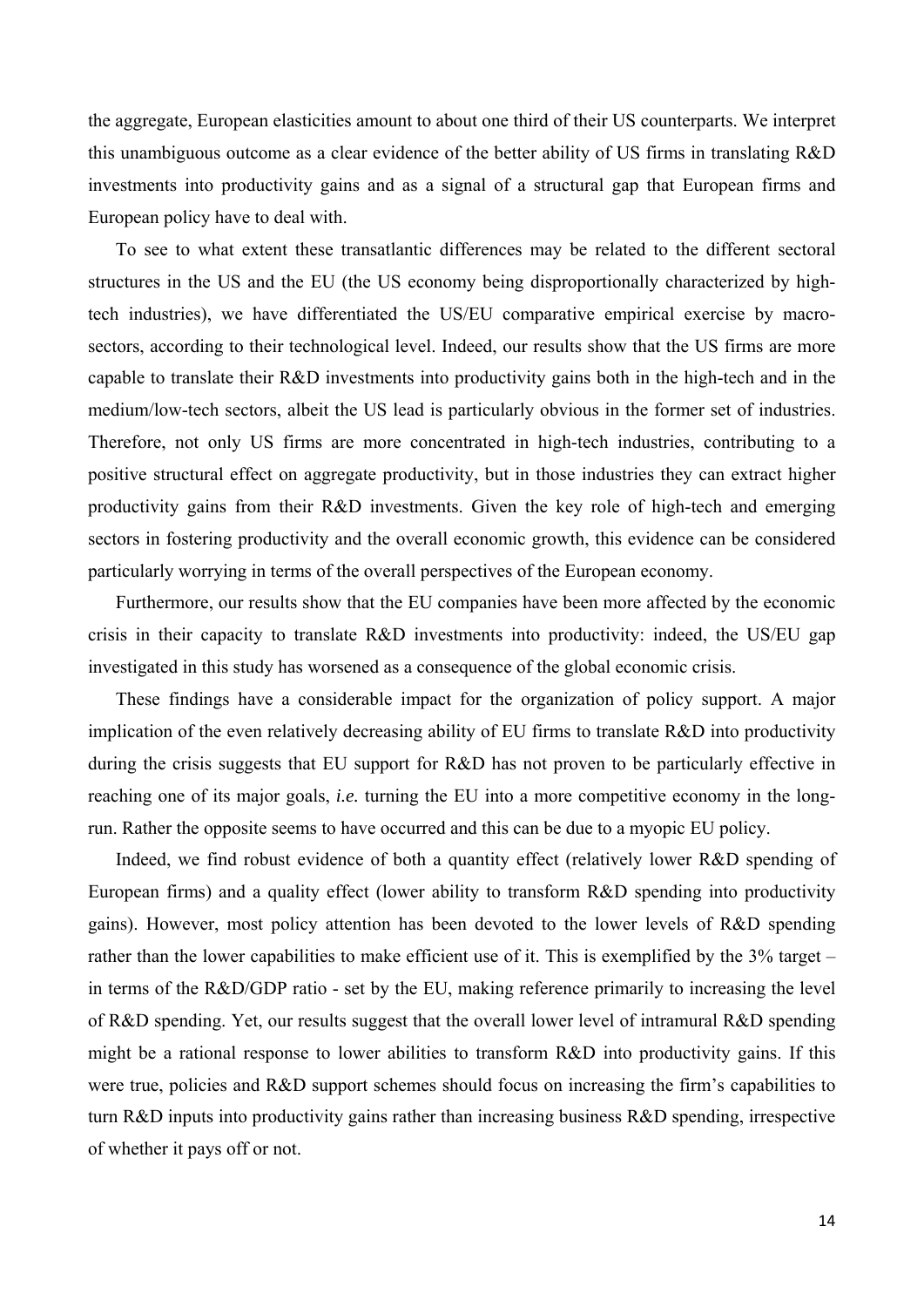Effective policies should, instead of primarily focusing on the symptom (*i.e.* R&D investments that are perceived as too low), rather take into account the reasons why EU firms choose to spend less on R&D than US-firms. One possible option is to make policies more learning-oriented by including fostering knowledge-transfer and learning between firms (Rammer and Schubert 2016), another option is shifting the EU funding schemes in a direction of a greater excellence orientation (Frietsch *et al*., 2015).

This paper leaves however a series of open questions, related to why EU firms are less capable than their US counterparts to translate R&D into productivity. Is it due to the quality of human capital employed in R&D and/or - more generally- to firms' workforce composition? Or is it a matter of incentives, organization and managerial practices? Does globalization play a role in the ability to translate R&D into productivity, maybe in association with other characteristics of the firm? Due to data constraints, these questions cannot be addressed in this paper, but they are certainly key issues for promising future avenues of research.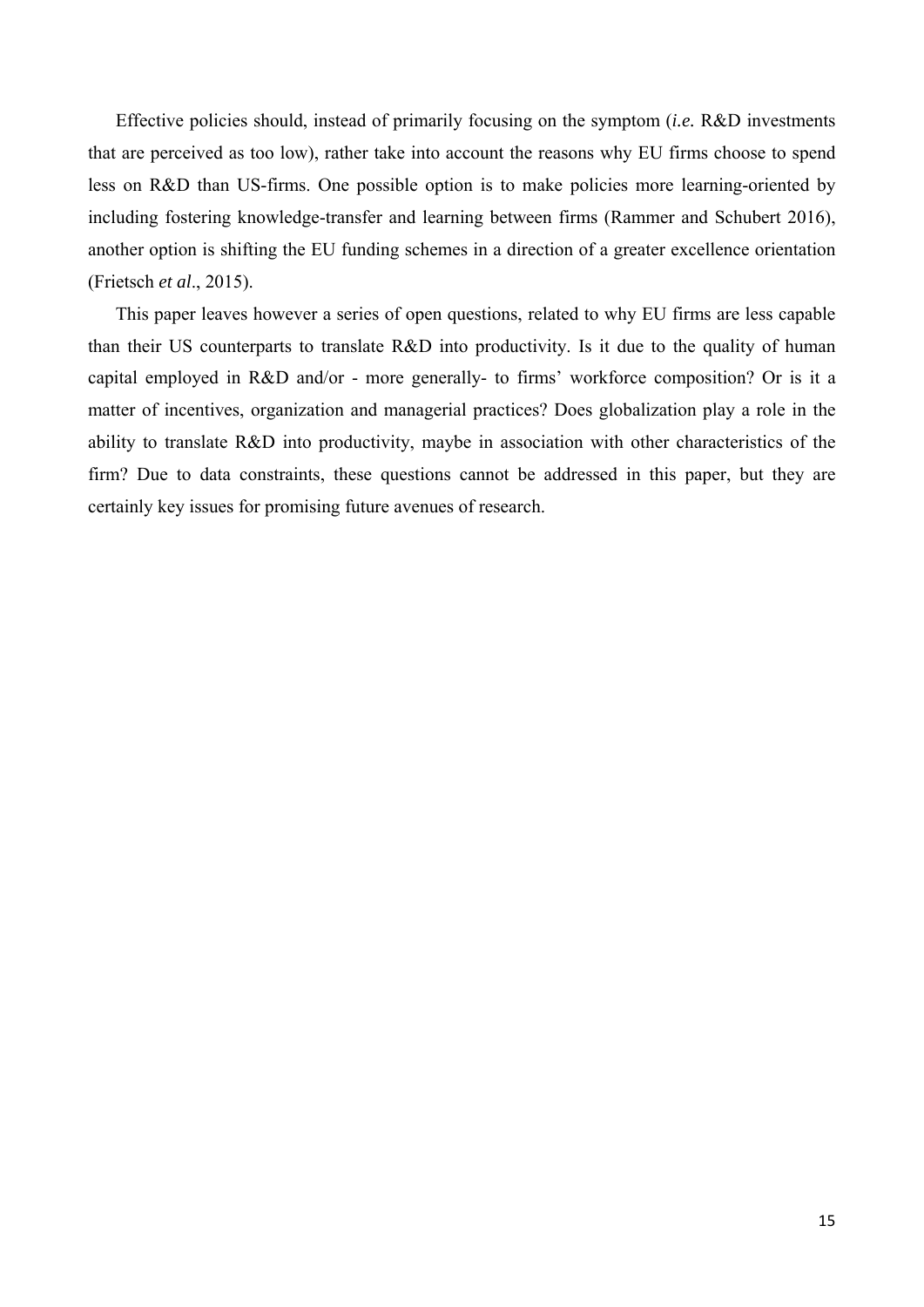# **References**

- Bacchiocchi, E. and Montobbio, F. (2010), International Knowledge Diffusion and Home-bias Effect: Do USPTO and EPO Patent Citations Tell the Same Story?, *Scandinavian Journal of Economics 112*, 441- 470.
- Bloom, N., Sadun, R., and van Reenen, J. (2005), It Ain't What You Do, It's the Way That You Do I.T. Testing Explanations of Productivity Growth Using US Affiliates, Centre for Economic Performance, London School of Economics, *mimeo.*
- Bloom, N. and van Reenen, J. (2010), Why Do Management Practices Differ across Firms and Countries?, *Journal of Economic Perspectives 24*, 203-224.
- Broadberry, S. and O'Mahony, M. (2004), Britain's Productivity Gap with the United States and Europe: A Historical Perspective, *National Institute Economic Review 189*, 72-95
- Conte, A. and Vivarelli, M. (2014), Succeeding in Innovation: Key Insights on the Role of R&D and Technological Acquisition Drawn from Company Data, *Empirical Economics 47*, 1317-1340.
- Crépon, B., Duguet, E., and Mairesse, J. (1998), Research, Innovation, and Productivity: An Econometric Analysis at Firm Level, *Economics of Innovation and New Technology 7*, 115-158.
- Cuneo, P. and Mairesse, J. (1983), Productivity and R&D at the Firm Level in French Manufacturing, *NBER Working Paper*, 1068.
- Daveri, F. (2002), The New Economy in Europe, 1992-2001, *Oxford Review of Economic Policy 18*, 345- 362.
- Erken H. and van Es, F. (2007), Disentangling the R&D Shortfall of the EU vis-à-vis the US, *Jena Economic Research Papers*, 2007-107.
- European Commission (2007), Data on Business R&D: Comparing BERD and the Scoreboard. Joint Research Centre, Institute for Prospective Technological Studies and DG RTD Scientific and Technical Research Series, Office for Official Publications of the European Communities, Luxembourg.
- European Commission (2010a), Communication from the Commission to the European Parliament, the Council, the European Economic and Social Committee and the Committee of the Regions. Europe 2020 Flagship Initiative Innovation Union. SEC(2010) 1161.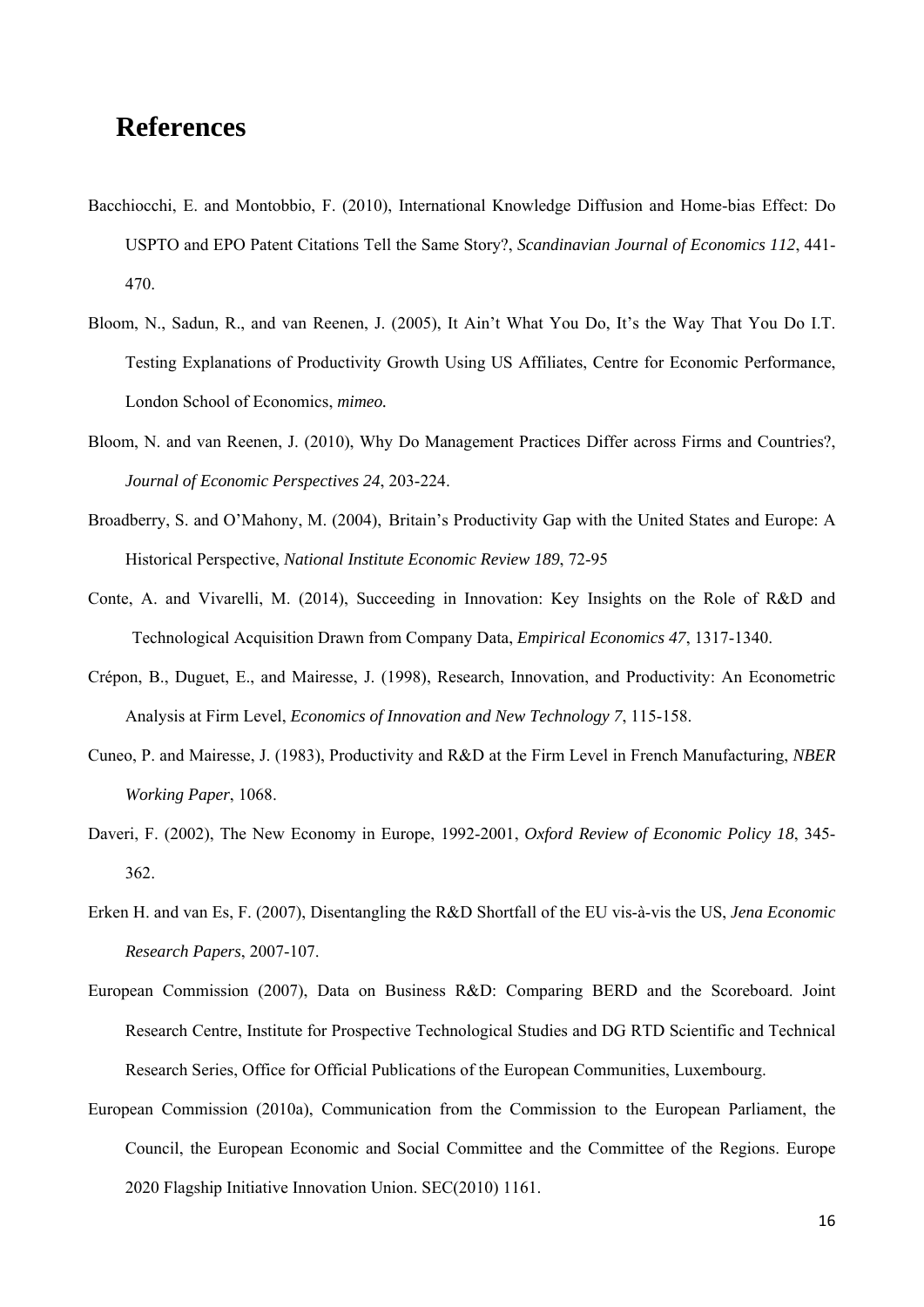European Commission (2010b), Communication from the Commission to the European Parliament, the Council, the European Economic and Social Committee and the Committee of the Regions. An Integrated Industrial Policy for the Globalisation Era Putting Competitiveness and Sustainability at Centre Stage. SEC(2010) 1272. SEC(2010) 1276.

Freeman, C. (1982), *The Economics of Industrial Innovation*, Pinter, London.

- Frietsch, R., Rammer, C., and Schubert, T. (2015), The Impact of Horizon 2020 on Innovation in Europe, *Intereconomics 50*, 9-13.
- Gkypali, A., Rafalidis, A., and Tsekouras, K. (2015), Innovation and Export Performance: Do Young and Mature Firms Differ?, *Eurasian Business Review 5*, 397-415.
- Gomez-Salvador, R., Musso, A., Stocker, M., and Turunen, J. (2006), Labour Productivity Developments in the Euro Area, *European Central Bank Occasional Paper*, 53.
- Griliches, Z. (1979), Issues in Assessing the Contribution of Research and Development to Productivity Growth,. *Bell Journal of Economics 10*, 92-116.
- Griliches, Z. and Mairesse, J. (1982), Comparing Productivity Growth: An Exploration of French and US Industrial and Firm Data, *NBER Working Paper*, 961.
- Grimalda, G. (2016), Can Labour Market Rigidity Foster Economic Efficiency? A Model with Non-general Purpose Technical Change, *Eurasian Business Review 6*, 79-89.
- Grubbs, F.E. (1969), Procedures for Detecting Outlying Observations in Samples, *Technometrics 11*, 1-21.
- Gu, W., Kaci, M., Maynard, J.-P., and Sillamaa, M.-A. (2002), The Changing Composition of the Canadian Workforce and Its Impact on Productivity Growth, in J.R. Baldwin, and T.M. Harchaoui (eds.), *Productivity Growth in Canada*, Statistics Canada, Ottawa.
- Hall, B.H. and Mairesse, J. (1995), Exploring the Relationship between R&D and Productivity in French Manufacturing Firms, *Journal of Econometrics 65*, 263-293.
- Hatzichronoglou, T. (1997), Revision of the High-technology Sector and Product Classification, OECD, Paris.
- Heshmati, A. and Kim, H. (2011), The R&D and Productivity Relationship of Korean Listed Firms, *Journal of Productivity Analysis 36*, 125-142.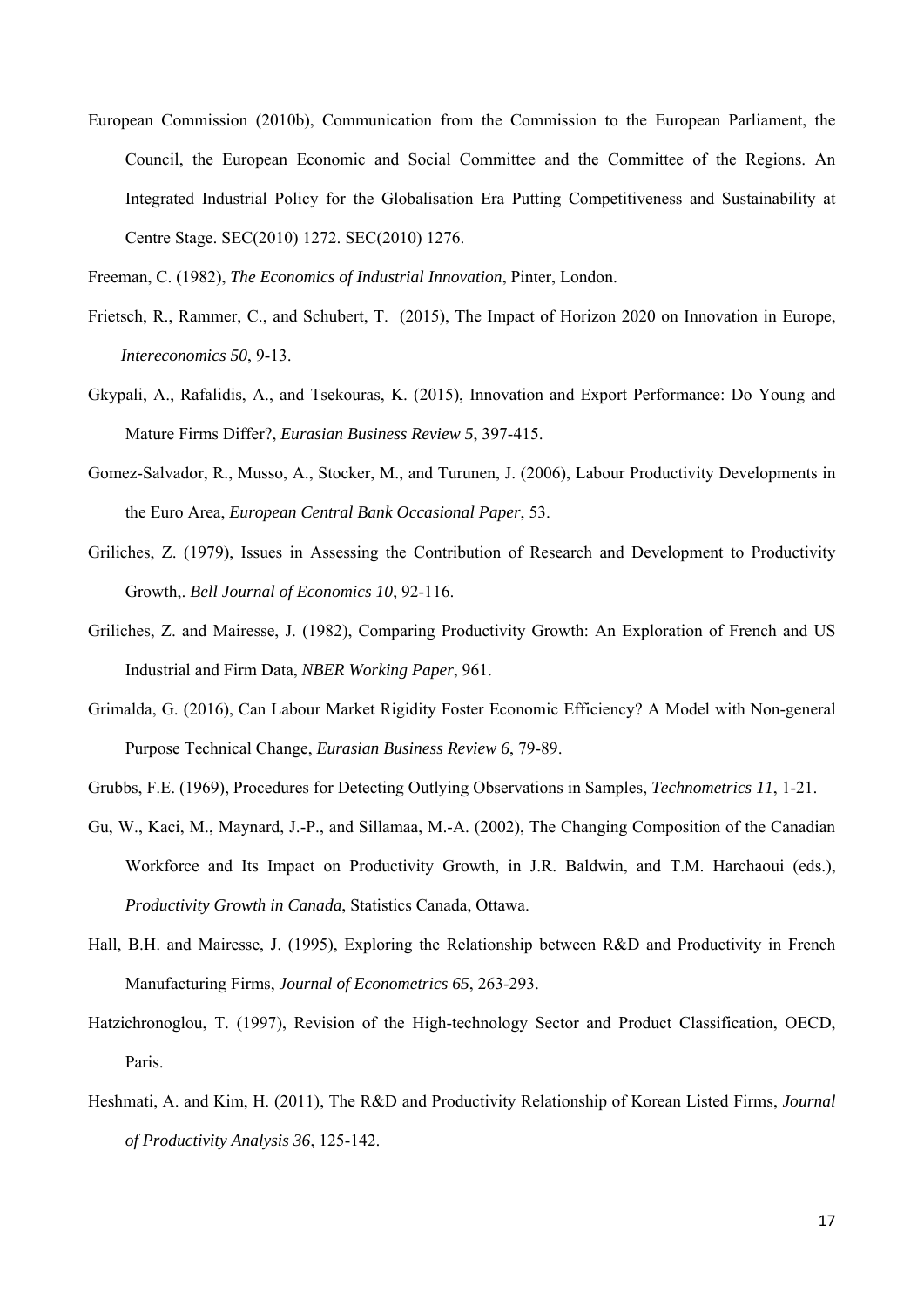- Hulten, C.R. (1990), The Measurement of Capital, in E.R. Berndt, and J.E. Triplett (eds.) *Fifty Years of Economic Management*, University of Chicago Press, Chicago.
- Jorgenson, D.W. (1990), Productivity and Economic Growth, in E.R. Berndt, and J.E. Triplett (eds.) *Fifty Years of Economic Management*, University of Chicago Press, Chicago.
- JRC-IPTS (2013), *The 2013 EU Industrial R&D Scoreboard*, Joint Research Centre Institute for Prospective Technological Studies, European Commission, Luxembourg.
- Klette, J. and Kortum, S. (2004), Innovating Firms and Aggregate Innovation, *Journal of Political Economy 112*, 986-1018.
- Lindmark, S., Turlea, G., and Ulbrich, M. (2010), Business R&D in the ICT Sector: Examining the European ICT R&D Deficit, *Science and Public Policy 37*, 413-428.
- Lööf, H. and Heshmati, A. (2006), On the Relation between Innovation and Performance: A Sensitivity Analysis, *Economics of Innovation and New Technology 15*, 317-344.
- Los, B. and Verspagen, B. (2000), R&D Spillovers and Productivity: Evidence from US Manufacturing Microdata, *Empirical Economics 25*, 127-148.

Malerba, F. (Ed.) (2004), *Sectoral Systems of Innovation*, Cambridge University Press, Cambridge.

- Mathieu, A. and van Pottelsberghe de la Potterie, B. (2008), A Note on The Drivers of R&D Intensity, *CEPR Discussion Paper*, 6684.
- Maurseth, P.B. and Verspagen, B. (2002), Knowledge Spillovers in Europe: A Patent Citations Analysis, *Scandinavian Journal of Economics 104*, 531-545.
- Mohnen, P. and Hall, B.H. (2013), Innovation and Productivity: An Update, *Eurasian Business Review 3*, 47-65.
- OECD (2014), *Science Technology and Industry Outlook*, OECD, Paris.
- OECD (2015), OECD Productivity Database: http://stats.oecd.org/
- Oliner, S.D. and Sichel, D.E. (2000), The Resurgence of Growth in the Late 1990s: Is Information Technology the Story?, *Journal of Economic Perspectives 14*, 3-22.
- Ortega-Argilés, R. and Brandsma, A. (2010), EU-US Differences in the Size of R&D Intensive Firms: Do They Explain the Overall R&D Intensity Gap?, *Science and Public* Policy 37, 429-441.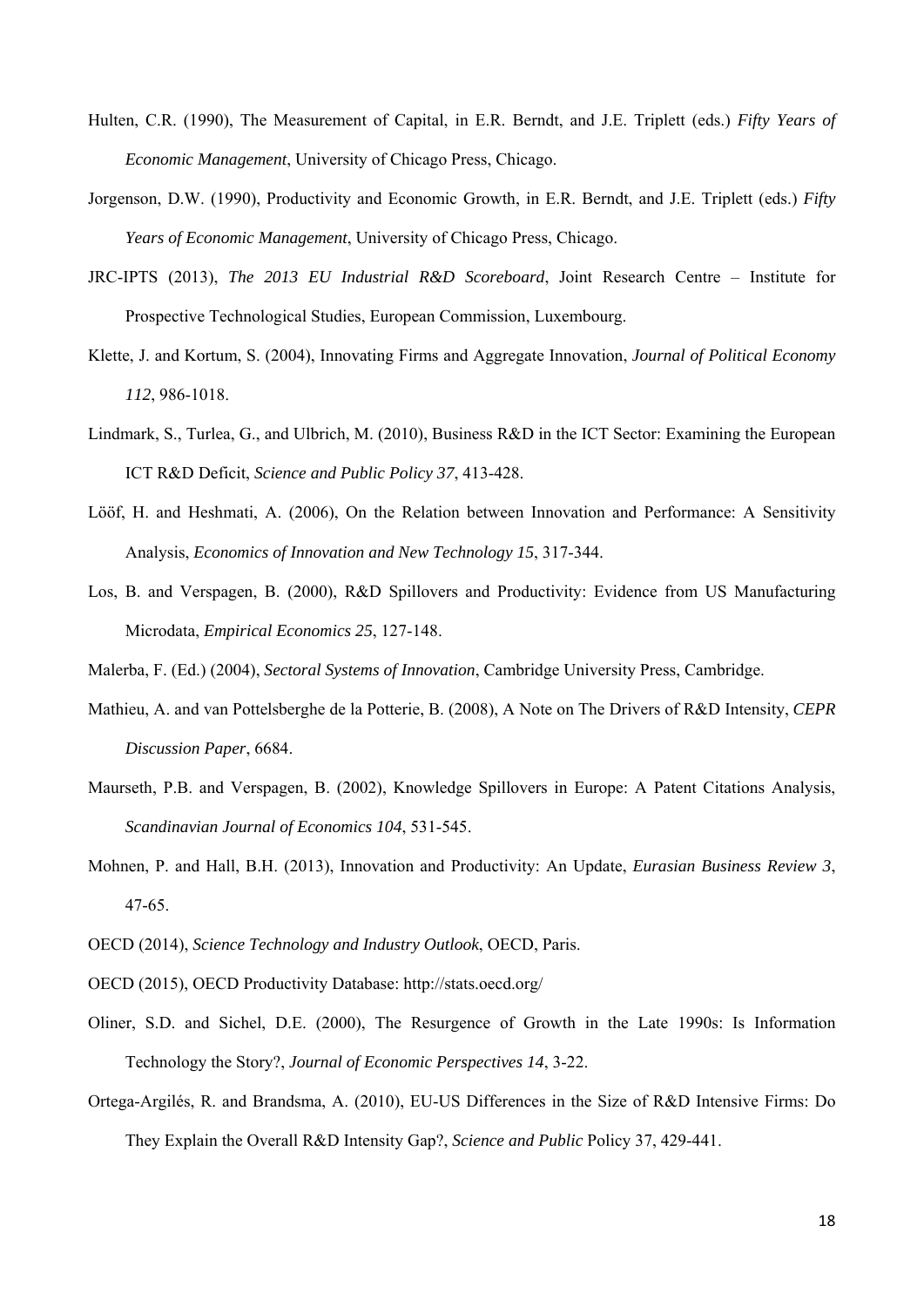- Ortega-Argilés, R., Piva, M., Potters, L., and Vivarelli, M. (2010), Is Corporate R&D Investment in Hightech Sectors More Effective?, *Contemporary Economic Policy 28*, 353-365.
- Ortega-Argilés, R., Potters, L., and Vivarelli, M. (2011), R&D and Productivity: Testing Sectoral Peculiarities Using Micro Data, *Empirical Economics 41*, 817-839.
- Ortega-Argilés, R., Piva, M., and Vivarelli, M. (2014), The Transatlantic Productivity Gap: Is R&D the Main Culprit?, *Canadian Journal of Economics 47*, 1342-1371.
- Ortega-Argilés, R., Piva, M., and Vivarelli, M. (2015), The Productivity Impact of R&D Investment: Are High-tech Sectors Still Ahead?, *Economics of Innovation and New Technology 24*, 204-222.
- Parisi, M.L., Schiantarelli, F., and Sembenelli, A. (2006), Productivity, Innovation Creation and Absorption, and R&D. Microevidence for Italy, *European Economic Review 50*, 2037-2061.
- Rammer, C. and Schubert, T. (2016), Concentration on the Few? R&D and Innovation in German Firms between 2001 and 2013, *Fraunhofer ISI Discussion Paper Series Innovation Systems and Policy Analysis*, No. 54.
- Rogers, M. (2010), R&D and Productivity: Using UK Firm-level Data to Inform Policy, *Empirica 37*, 329- 359.
- Solow, R. (1987), We'd better watch out, New York Times Book Review, July 12.
- van Ark, B., O'Mahony, M., and Timmer, M.P. (2008), The Productivity Gap between Europe and the United States: Trends and Causes, *Journal of Economic Perspectives 22*, 25-44.
- Verspagen, B. (1995), R&D and Productivity: A Broad Cross-section Cross-country Look, *Journal of Productivity Analysis 6*, 117-135.
- Wilson, D.J. (2009), IT and Beyond: The Contribution of Heterogeneous Capital to Productivity, *Journal of Business and Economic Statistics 27*, 52-70.
- Winter, S.G. (1984), Schumpeterian Competition in Alternative Technological Regimes, *Journal of Economic Behaviour and Organisation 5*, 287-320.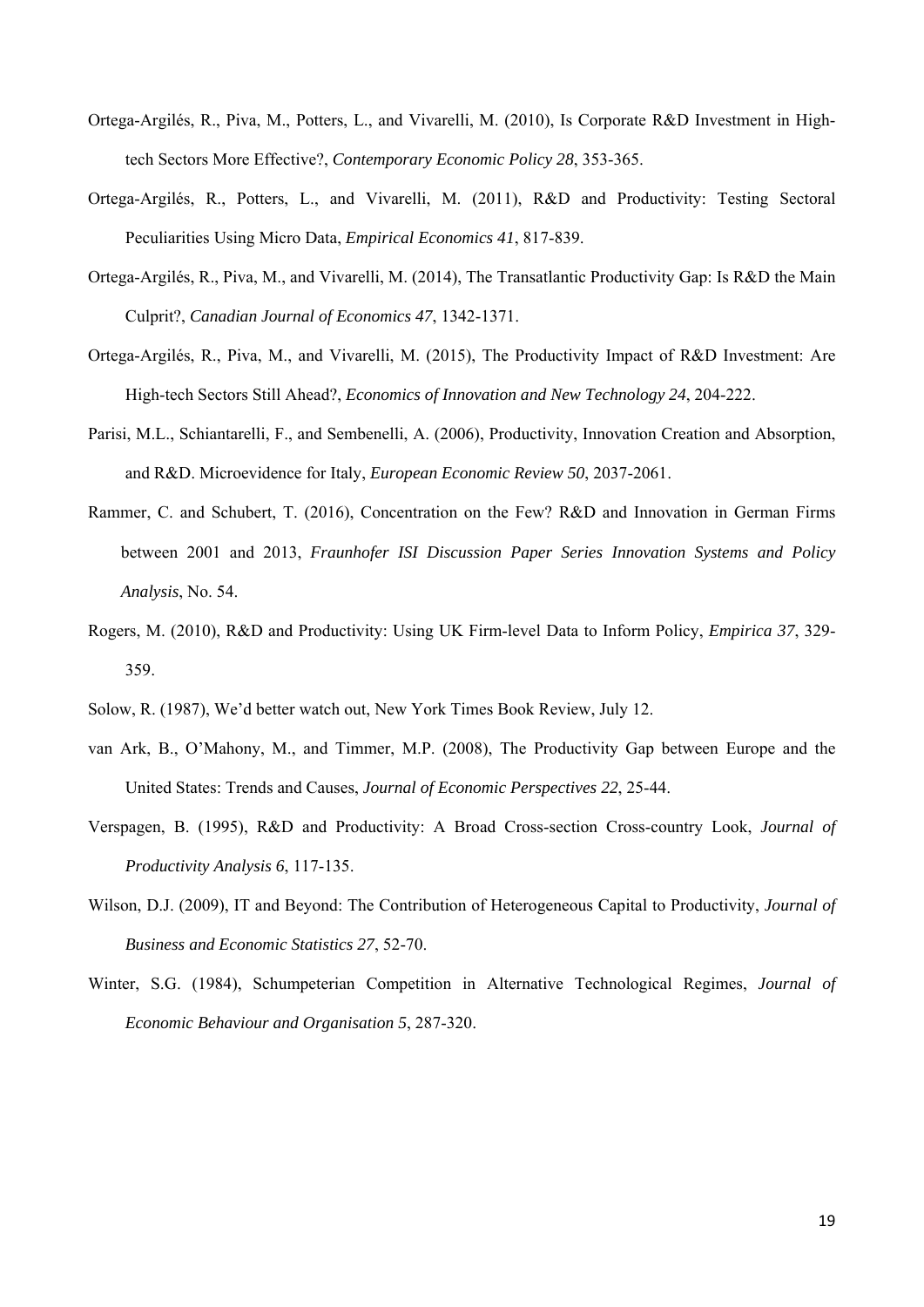# **Figure 1: GDP per hour worked (USD, 2010 PPP)**



Source: OECD data - Level of GDP per capita and productivity (OECD, 2015)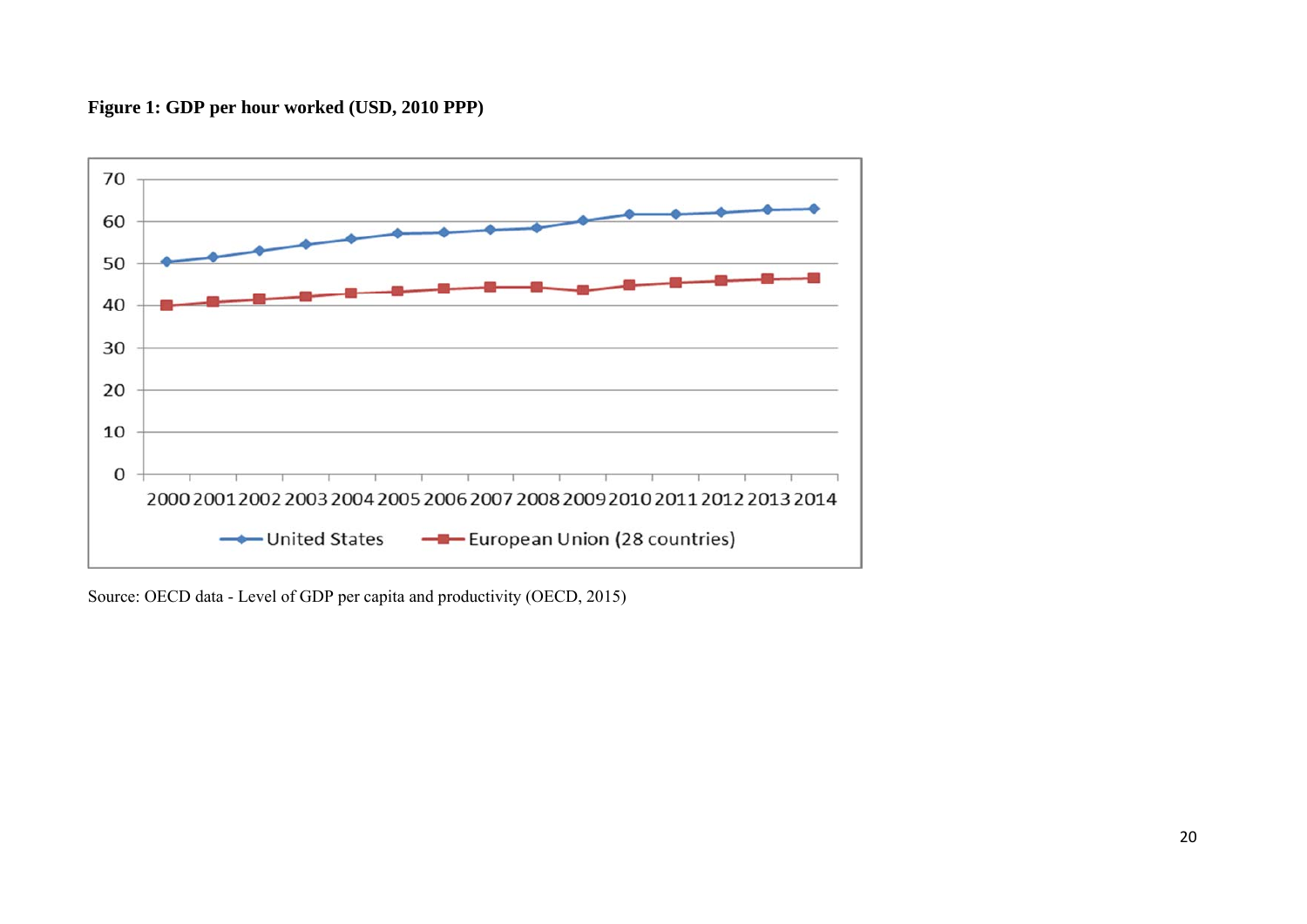| <b>COUNTRY</b>        | <b>FIRMS</b> | <b>OBSERVATIONS</b> |
|-----------------------|--------------|---------------------|
| <b>AUSTRIA</b>        | 19           | 165                 |
| <b>BELGIUM</b>        | 18           | 140                 |
| <b>DENMARK</b>        | 22           | 176                 |
| <b>FINLAND</b>        | 31           | 272                 |
| <b>FRANCE</b>         | 79           | 642                 |
| <b>GERMANY</b>        | 113          | 990                 |
| <b>GREECE</b>         | 1            | 8                   |
| <b>HUNGARY</b>        | $\mathbf{1}$ | 9                   |
| <b>IRELAND</b>        | 10           | 82                  |
| <b>ITALY</b>          | 19           | 109                 |
| <b>LUXEMBOURG</b>     | 3            | 15                  |
| <b>MALTA</b>          | $\mathbf 1$  | 8                   |
| <b>SLOVENIA</b>       | $\mathbf 1$  | 9                   |
| <b>SPAIN</b>          | 10           | 88                  |
| <b>SWEDEN</b>         | 47           | 360                 |
| THE NETHERLANDS       | 29           | 235                 |
| <b>UNITED KINGDOM</b> | 100          | 791                 |
| <b>EUROPEAN UNION</b> | 504          | 4,099               |
| US                    | 608          | 4,664               |
| <b>TOTAL</b>          | 1,112        | 8,763               |

**Table 1: Distribution of firms and observations across countries**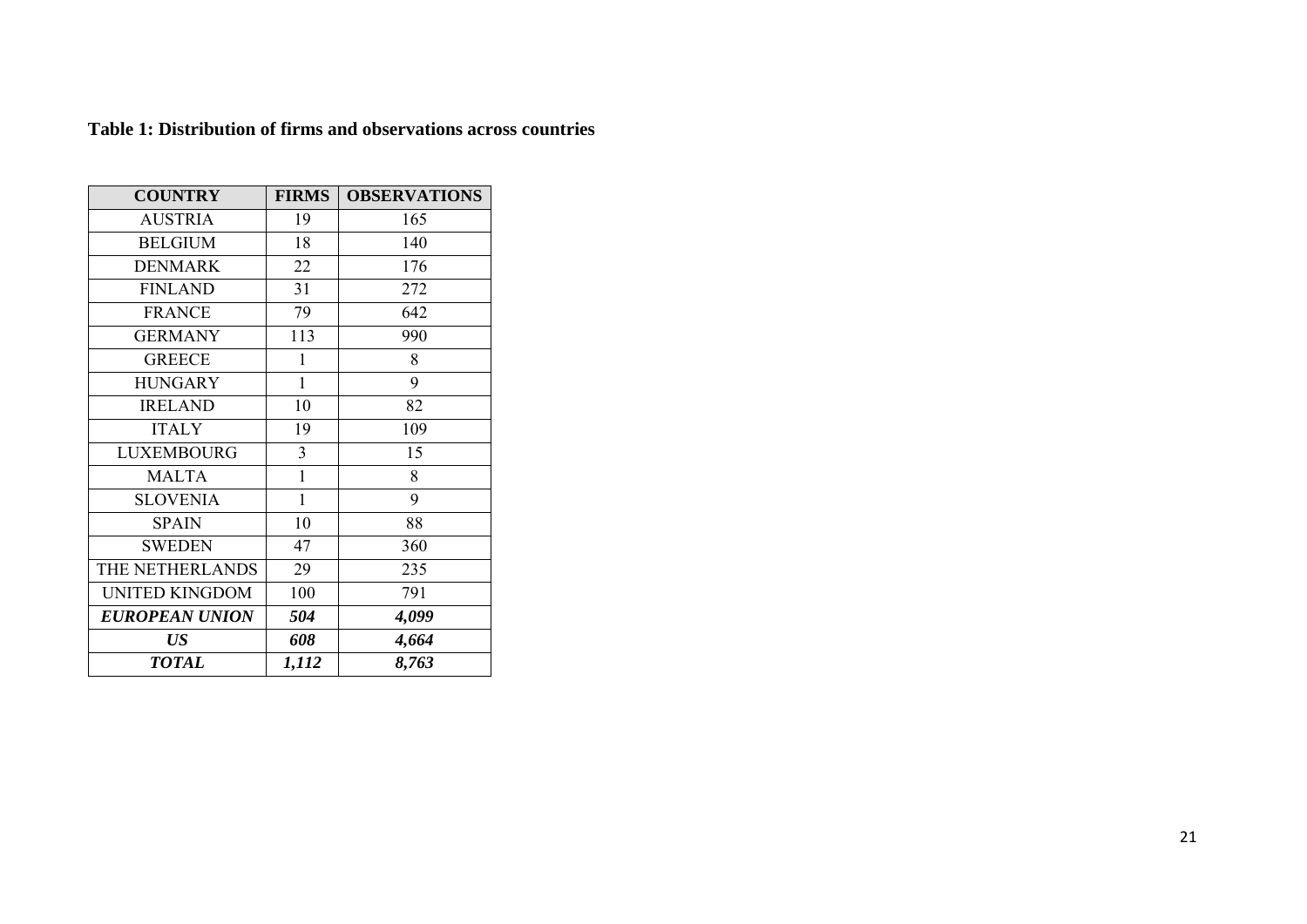# **Table 2: Descriptive statistics**

| <b>Sample</b>                           |             | NS/E                         |             | K/E                          |             | C/E                          |             | $\boldsymbol{E}$             |
|-----------------------------------------|-------------|------------------------------|-------------|------------------------------|-------------|------------------------------|-------------|------------------------------|
| (N. of)<br><i>observations</i> )        | <b>Mean</b> | <b>Standard</b><br>deviation | <b>Mean</b> | <b>Standard</b><br>deviation | <b>Mean</b> | <b>Standard</b><br>deviation | <b>Mean</b> | <b>Standard</b><br>deviation |
| Whole<br>sample<br>(8,763)              | 252.18      | 199.20                       | 66.98       | 85.98                        | 130.94      | 120.08                       | 21,371.09   | 50,965.21                    |
| US(4,664)                               | 261.72      | 191.50                       | 81.31       | 92.35                        | 133.29      | 113.60                       | 16,973.35   | 40,843.24                    |
| EU (4,099)                              | 241.32      | 207.10                       | 50.68       | 74.86                        | 128.27      | 127.01                       | 26,375.02   | 60,070.24                    |
| High-tech<br>(5,583)                    | 248.21      | 184.22                       | 82.75       | 88.49                        | 122.02      | 108.57                       | 17,069.86   | 43,928.71                    |
| Medium and<br>low-tech<br>(3,180)       | 239.15      | 222.95                       | 39.31       | 73.66                        | 146.60      | 136.60                       | 28,922.59   | 60,672.77                    |
|                                         |             |                              |             |                              |             |                              |             |                              |
| Whole<br>sample<br>2004-2008<br>(4,949) | 244.23      | 192.36                       | 53.31       | 77.13                        | 122.96      | 116.25                       | 20,455.02   | 48,766.52                    |
| US(2,652)                               | 253.54      | 194.05                       | 64.51       | 82.16                        | 124.51      | 107.84                       | 16,333.93   | 38,902.62                    |
| EU(2,297)                               | 233.49      | 189.88                       | 40.39       | 68.65                        | 121.17      | 125.26                       | 25,213.03   | 57,753.02                    |
| Whole<br>sample<br>2009-2012<br>(3,814) | 262.49      | 207.30                       | 84.72       | 93.34                        | 141.30      | 124.12                       | 22,559.77   | 53,667.32                    |
| US(2,012)                               | 272.51      | 187.59                       | 103.46      | 100.06                       | 144.86      | 119.81                       | 17,816.15   | 43,263.81                    |
| EU(1,802)                               | 251.29      | 226.83                       | 63.80       | 80.23                        | 137.32      | 128.69                       | 27,856.20   | 62,885.47                    |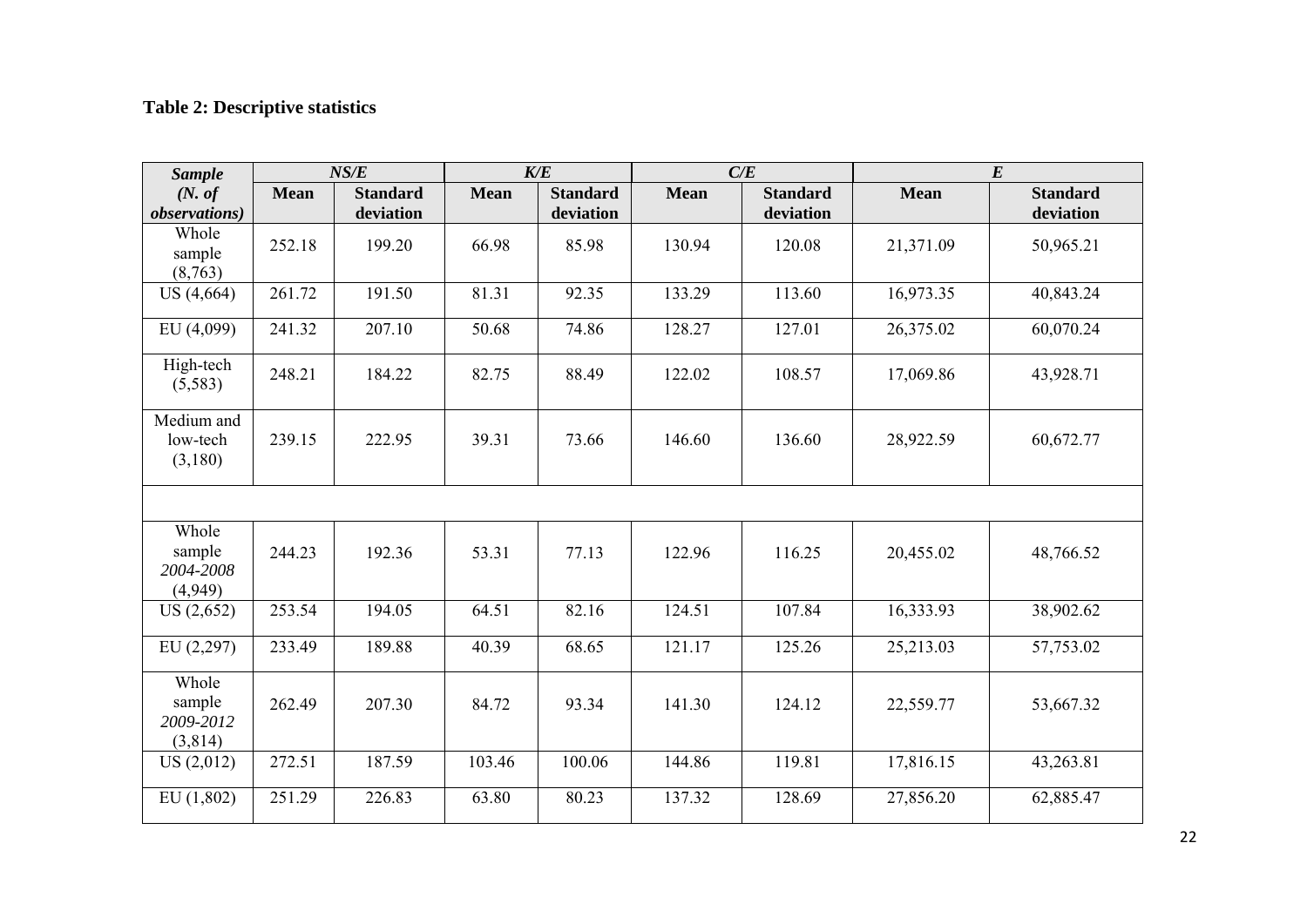### **Table 3: Dependent variable: log(Net Sales/Employees)**

|                          | <b>WHOLE</b><br><b>SAMPLE</b> | <b>UNITED</b><br><b>STATES</b> | <b>EUROPE</b> | <b>WHOLE</b><br><b>SAMPLE</b> | <b>UNITED</b><br><b>STATES</b> | <b>EUROPE</b> | $EU - US^{\wedge}$ | <b>EU/US</b> |
|--------------------------|-------------------------------|--------------------------------|---------------|-------------------------------|--------------------------------|---------------|--------------------|--------------|
|                          | <b>POLS</b>                   | <b>POLS</b>                    | <b>POLS</b>   | <b>FE</b>                     | <b>FE</b>                      | <b>FE</b>     | <b>FE</b>          | FE           |
| Log(R&D stock            | $0.148***$                    | $0.234***$                     | $0.083***$    | $0.178***$                    | $0.267***$                     | $0.094***$    | $-0.173***$        | 0.35         |
| per employee)            | (0.007)                       | (0.010)                        | (0.012)       | (0.013)                       | (0.019)                        | (0.018)       | [0.000]            |              |
| Log(Physical             | $0.236***$                    | $0.174***$                     | $0.293***$    | $0.112***$                    | $0.099***$                     | $0.129***$    | $0.030*$           | 1.30         |
| stock per                | (0.009)                       | (0.011)                        | (0.015)       | (0.007)                       | (0.009)                        | (0.012)       | [0.060]            |              |
| employee)                |                               |                                |               |                               |                                |               |                    |              |
| Log(Employees)           | $0.027***$                    | $0.031***$                     | $0.032***$    | $-0.143***$                   | $-0.082***$                    | $-0.223***$   | $-0.141***$        | 2.71         |
|                          | (0.005)                       | (0.006)                        | (0.007)       | (0.012)                       | (0.016)                        | (0.019)       | [0.000]            |              |
| <b>Constant</b>          | $3.773***$                    | $5.872***$                     | $3.437***$    |                               |                                |               |                    |              |
|                          | (0.170)                       | (0.095)                        | (0.165)       |                               |                                |               |                    |              |
|                          |                               |                                |               |                               |                                |               |                    |              |
| Wald time-               | $5.2***$                      | $6.5***$                       | $2.3**$       | 21.8***                       | $15.3***$                      | $11.9***$     |                    |              |
| dummies                  | (0.000)                       | (0.000)                        | (0.017)       | (0.000)                       | (0.000)                        | (0.000)       |                    |              |
| (p-value)                |                               |                                |               |                               |                                |               |                    |              |
| Wald country-            | $13.5***$                     |                                | $10.8***$     |                               |                                |               |                    |              |
| dummies                  | (0.000)                       |                                | (0.000)       |                               |                                |               |                    |              |
| (p-value)                |                               |                                |               |                               |                                |               |                    |              |
| Wald sectoral-           | 41.9***                       | 198.3***                       | $22.3***$     |                               |                                |               |                    |              |
| dummies                  | (0.000)                       | (0.000)                        | (0.000)       |                               |                                |               |                    |              |
| (p-value)                |                               |                                |               |                               |                                |               |                    |              |
|                          |                               |                                |               |                               |                                |               |                    |              |
| $\mathbb{R}^2$ (overall) | 0.35                          | 0.38                           | 0.38          |                               |                                |               |                    |              |
| $\mathbf{R}^2$ (within)  |                               |                                |               | 0.20                          | 0.22                           | 0.19          |                    |              |
| Obs.                     | 8,763                         | 4,664                          | 4,099         | 8,763                         | 4,664                          | 4,099         |                    |              |
| N. of firms              | 1,112                         | 608                            | 504           | 1,112                         | 608                            | 504           |                    |              |

Notes: (Robust in POLS) standard errors in brackets; \* significance at 10%, \*\* 5%, \*\*\* 1 %.

For time-dummies, country-dummies and sectoral-dummies, Wald tests of joint significance are reported.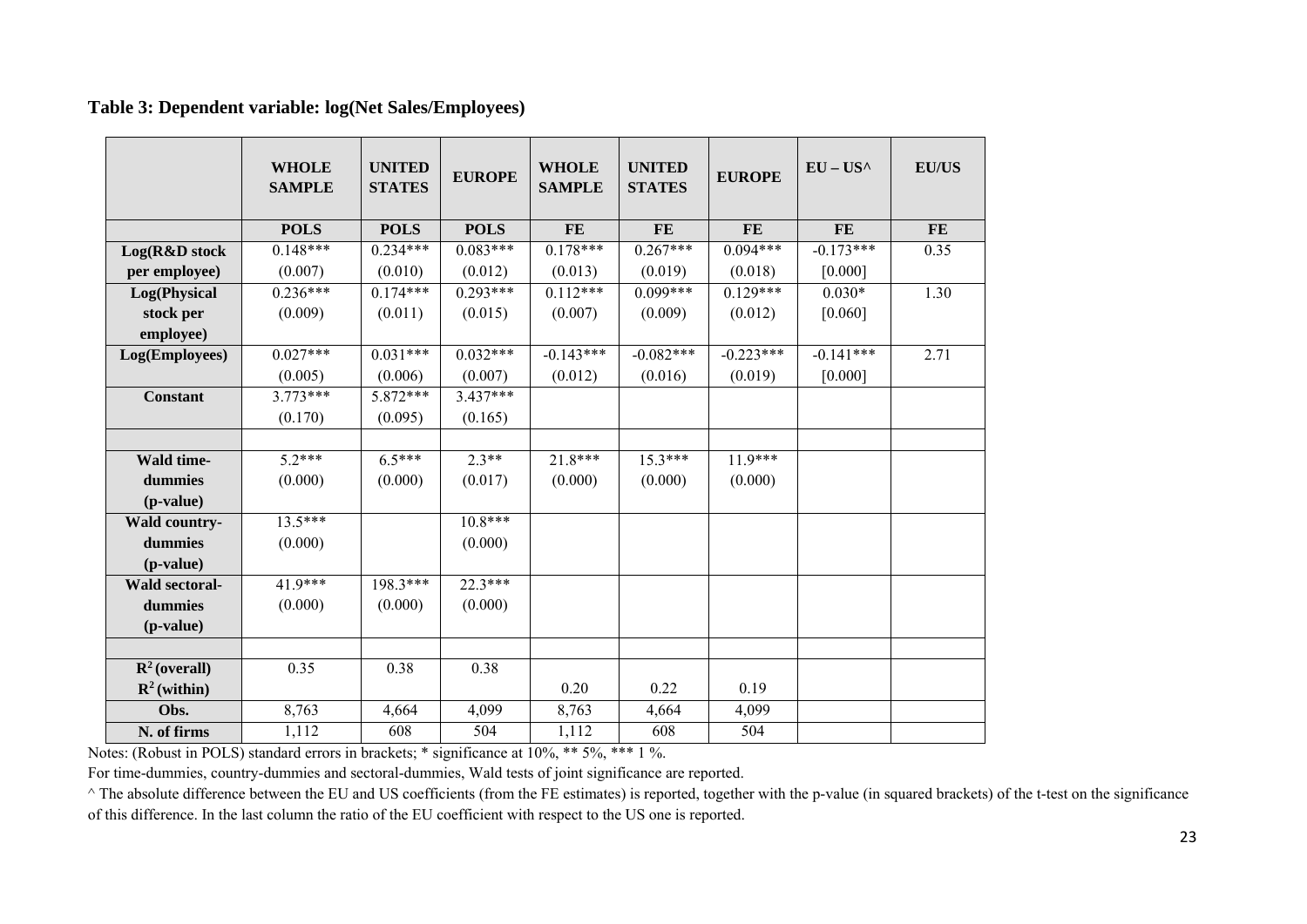|                           | <b>WHOLE</b><br><b>SAMPLE</b> | <b>UNITED</b><br><b>STATES</b> | <b>EUROPE</b> | <b>WHOLE</b><br><b>SAMPLE</b> | <b>UNITED</b><br><b>STATES</b> | <b>EUROPE</b> | EU-US^      | <b>EU/US</b> |
|---------------------------|-------------------------------|--------------------------------|---------------|-------------------------------|--------------------------------|---------------|-------------|--------------|
|                           | <b>POLS</b>                   | <b>POLS</b>                    | <b>POLS</b>   | <b>FE</b>                     | <b>FE</b>                      | <b>FE</b>     | <b>FE</b>   | FE           |
| Log(R&D stock per         | $0.229***$                    | $0.277***$                     | $0.154***$    | $0.255***$                    | $0.333***$                     | $0.128***$    | $-0.205***$ | 0.38         |
| employee)                 | (0.010)                       | (0.011)                        | (0.020)       | (0.016)                       | (0.019)                        | (0.026)       | $[0.000]$   |              |
| <b>Log(Physical stock</b> | $0.181***$                    | $0.153***$                     | $0.219***$    | $0.082***$                    | $0.088***$                     | $0.062***$    | $-0.026$    | 0.70         |
| per employee)             | (0.009)                       | (0.012)                        | (0.017)       | (0.007)                       | (0.009)                        | (0.015)       | $[0.129]$   |              |
| Log(Employees)            | $0.015***$                    | $0.019**$                      | $0.018**$     | $-0.142***$                   | $-0.096***$                    | $-0.243***$   | $-0.147***$ | 2.53         |
|                           | (0.005)                       | (0.008)                        | (0.008)       | (0.014)                       | (0.017)                        | (0.024)       | $[0.000]$   |              |
| <b>Constant</b>           | 4.298***                      | 3.914***                       | 3.988***      |                               |                                |               |             |              |
|                           | (0.916)                       | (0.098)                        | (0.130)       |                               |                                |               |             |              |
|                           |                               |                                |               |                               |                                |               |             |              |
| Wald time-                | $11.5***$                     | $12.2***$                      | $2.5***$      | $23.6***$                     | $20.1***$                      | $7.7***$      |             |              |
| dummies                   | (0.000)                       | (0.000)                        | (0.000)       | (0.000)                       | (0.000)                        | (0.000)       |             |              |
| (p-value)                 |                               |                                |               |                               |                                |               |             |              |
| Wald country-             | $24.7***$                     |                                | $21.7***$     |                               |                                |               |             |              |
| dummies                   | (0.000)                       |                                | (0.000)       |                               |                                |               |             |              |
| (p-value)                 |                               |                                |               |                               |                                |               |             |              |
| Wald sectoral-            | $100.5***$                    | 99.3***                        | $31.0***$     |                               |                                |               |             |              |
| dummies                   | (0.000)                       | (0.000)                        | (0.000)       |                               |                                |               |             |              |
| (p-value)                 |                               |                                |               |                               |                                |               |             |              |
|                           |                               |                                |               |                               |                                |               |             |              |
| $\mathbb{R}^2$ (overall)  | 0.39                          | 0.41                           | 0.37          |                               |                                |               |             |              |
| $\mathbf{R}^2$ (within)   |                               |                                |               | 0.24                          | 0.22                           | 0.22          |             |              |
| Obs.                      | 5,583                         | 3,414                          | 2,169         | 5,583                         | 3,414                          | 2,169         |             |              |
| N. of firms               | 703                           | 441                            | 262           | 703                           | 441                            | 262           |             |              |

### **Table 4: Dependent variable: log(Net Sales/Employees) – HIGH-TECH**

Notes: (Robust in POLS) standard errors in brackets; \* significance at 10%, \*\* 5%, \*\*\* 1 %.

For time-dummies, country-dummies and sectoral-dummies, Wald tests of joint significance are reported.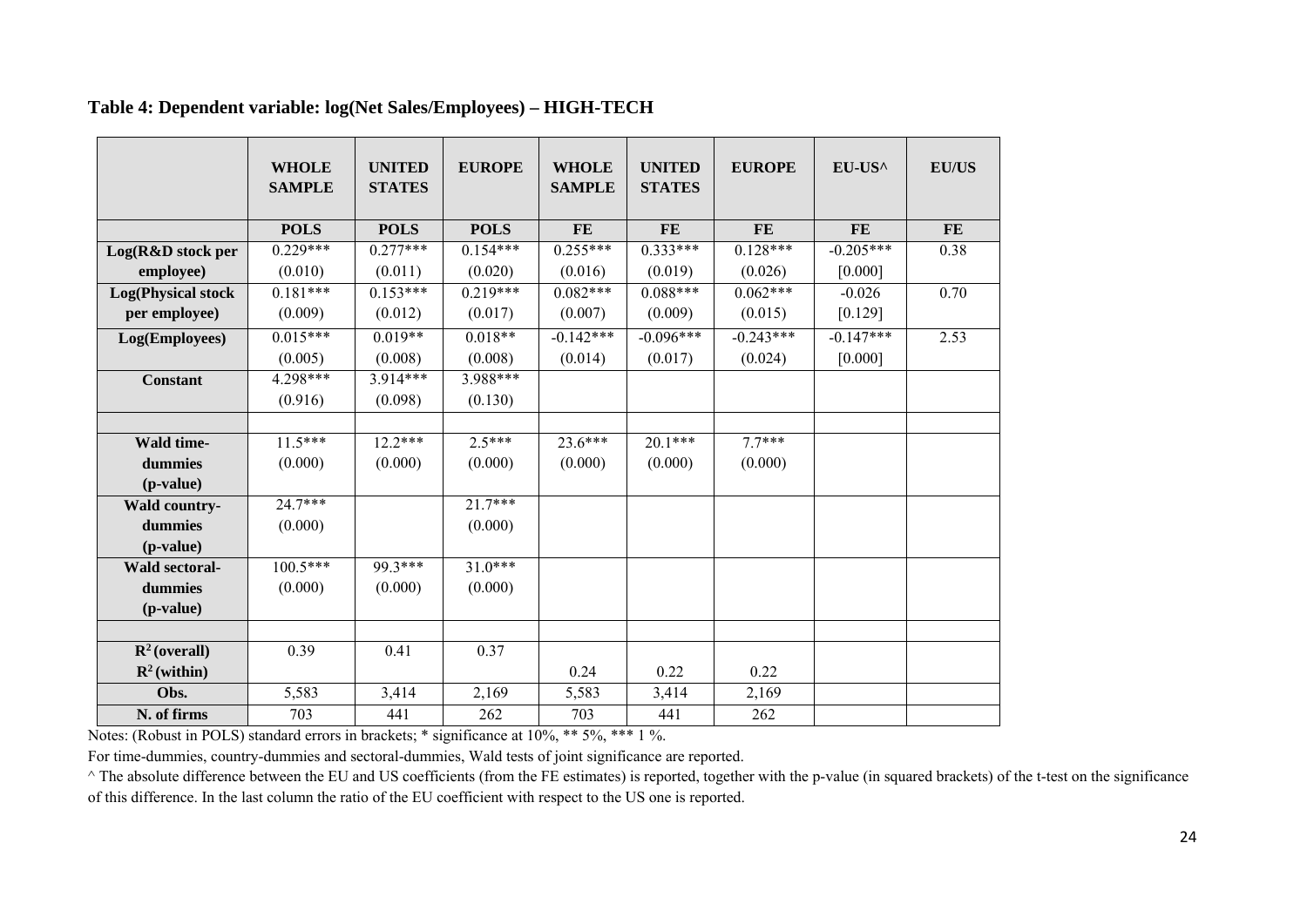|                           | <b>WHOLE</b><br><b>SAMPLE</b> | <b>UNITED</b><br><b>STATES</b> | <b>EUROPE</b> | <b>WHOLE</b><br><b>SAMPLE</b> | <b>UNITED</b><br><b>STATES</b> | <b>EUROPE</b> | EU-US^      | <b>EU/US</b> |
|---------------------------|-------------------------------|--------------------------------|---------------|-------------------------------|--------------------------------|---------------|-------------|--------------|
|                           |                               |                                |               |                               |                                |               |             |              |
|                           | <b>POLS</b>                   | <b>POLS</b>                    | <b>POLS</b>   | <b>FE</b>                     | <b>FE</b>                      | <b>FE</b>     | <b>FE</b>   | $\bf FE$     |
| Log(R&D stock per         | $0.054***$                    | $0.144***$                     | $0.027*$      | $0.100***$                    | $0.133***$                     | $0.087***$    | $-0.046**$  | 0.65         |
| employee)                 | (0.012)                       | (0.021)                        | (0.016)       | (0.021)                       | (0.041)                        | (0.025)       | [0.019]     |              |
| <b>Log(Physical stock</b> | $0.331***$                    | $0.222***$                     | $0.395***$    | $0.195***$                    | $0.162***$                     | $0.214***$    | $0.052*$    | 1.32         |
| per employee)             | (0.019)                       | (0.025)                        | (0.026)       | (0.016)                       | (0.025)                        | (0.021)       | $[0.100]$   |              |
| Log(Employees)            | 0.013                         | $0.037***$                     | $0.032***$    | $-0.097***$                   | $-0.002$                       | $-0.173***$   | $-0.171***$ | 86.5         |
|                           | (0.010)                       | (0.012)                        | (0.007)       | (0.023)                       | (0.038)                        | (0.029)       | [0.000]     |              |
| <b>Constant</b>           | $3.424***$                    | $3.684***$                     | $3.544***$    |                               |                                |               |             |              |
|                           | (0.201)                       | (0.361)                        | (0.284)       |                               |                                |               |             |              |
|                           |                               |                                |               |                               |                                |               |             |              |
| Wald time-                | $2.8***$                      | 1.4                            | $1.7*$        | $7.8***$                      | $2.7***$                       | $7.0***$      |             |              |
| dummies                   | (0.000)                       | (0.174)                        | (0.087)       | (0.000)                       | (0.006)                        | (0.000)       |             |              |
| (p-value)                 |                               |                                |               |                               |                                |               |             |              |
| Wald country-             | $6.9***$                      |                                | $5.5***$      |                               |                                |               |             |              |
| dummies                   | (0.000)                       |                                | (0.000)       |                               |                                |               |             |              |
| (p-value)                 |                               |                                |               |                               |                                |               |             |              |
| <b>Wald sectoral-</b>     | $20.9***$                     | $74.1***$                      | $20.4***$     |                               |                                |               |             |              |
| dummies                   | (0.000)                       | (0.000)                        | (0.000)       |                               |                                |               |             |              |
| (p-value)                 |                               |                                |               |                               |                                |               |             |              |
|                           |                               |                                |               |                               |                                |               |             |              |
| $\mathbf{R}^2$ (overall)  | 0.42                          | 0.38                           | 0.49          |                               |                                |               |             |              |
| $\mathbf{R}^2$ (within)   |                               |                                |               | 0.18                          | 0.21                           | 0.19          |             |              |
| Obs.                      | 3,180                         | 1,250                          | 1,930         | 3,180                         | 1,250                          | 1,930         |             |              |
| N. of firms               | 409                           | 167                            | 242           | 409                           | 167                            | 242           |             |              |

### **Table 5: Dependent variable: log(Net Sales/Employees) – MEDIUM AND LOW-TECH**

Notes: (Robust in POLS) standard errors in brackets; \* significance at 10%, \*\* 5%, \*\*\* 1 %.

For time-dummies, country-dummies and sectoral-dummies, Wald tests of joint significance are reported.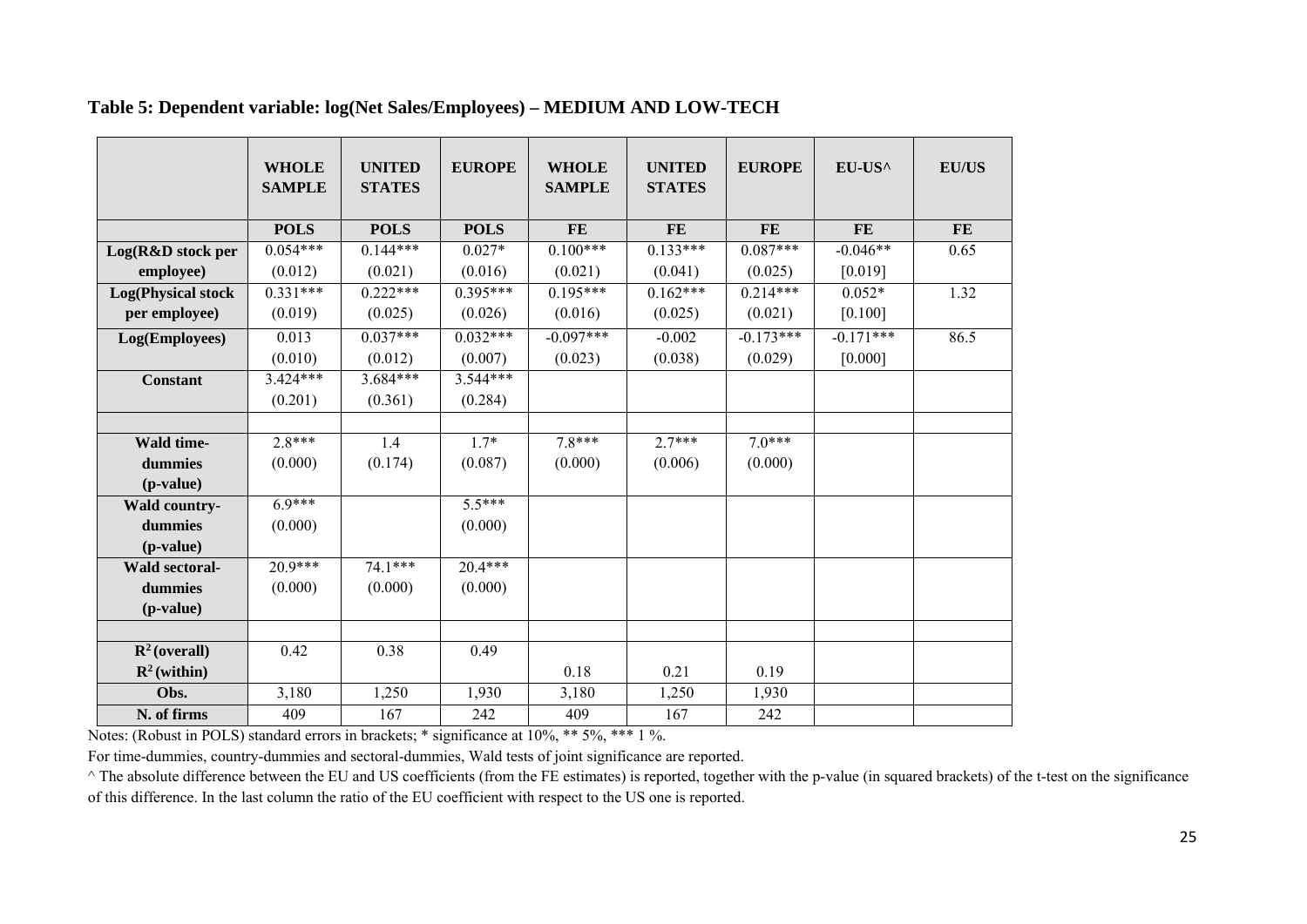|                           | <b>WHOLE</b><br><b>SAMPLE</b> | <b>UNITED</b><br><b>STATES</b> | <b>EUROPE</b> | <b>WHOLE</b><br><b>SAMPLE</b> | <b>UNITED</b><br><b>STATES</b> | <b>EUROPE</b> | EU-US^     | <b>EU/US</b> |
|---------------------------|-------------------------------|--------------------------------|---------------|-------------------------------|--------------------------------|---------------|------------|--------------|
|                           |                               |                                |               |                               |                                |               |            |              |
|                           | <b>POLS</b>                   | <b>POLS</b>                    | <b>POLS</b>   | <b>FE</b>                     | <b>FE</b>                      | <b>FE</b>     | <b>FE</b>  | <b>FE</b>    |
| Log(R&D stock per         | $0.143***$                    | $0.224***$                     | $0.074**$     | $0.243***$                    | $0.294***$                     | $0.194***$    | $-0.100**$ | 0.66         |
| employee)                 | (0.010)                       | (0.014)                        | (0.023)       | (0.022)                       | (0.032)                        | (0.030)       | $[0.028]$  |              |
| <b>Log(Physical stock</b> | $0.216***$                    | $0.161***$                     | $0.265***$    | $0.070***$                    | $0.087***$                     | $0.034*$      | $-0.053**$ | 0.39         |
| per employee)             | (0.012)                       | (0.016)                        | (0.039)       | (0.011)                       | (0.012)                        | (0.018)       | [0.021]    |              |
| Log(Employees)            | $0.036***$                    | $0.046***$                     | $0.036***$    | $-0.136***$                   | $-0.133***$                    | $-0.131***$   | 0.002      | 0.98         |
|                           | (0.007)                       | (0.009)                        | (0.018)       | (0.020)                       | (0.029)                        | (0.031)       | [0.960]    |              |
| <b>Constant</b>           | $3.565***$                    | $3.647***$                     | $3.235***$    |                               |                                |               |            |              |
|                           | (0.126)                       | (0.169)                        | (0.238)       |                               |                                |               |            |              |
|                           |                               |                                |               |                               |                                |               |            |              |
| Wald time-                | 0.6                           | $2.7**$                        | 0.5           | 1.5                           | $8.8***$                       | 1.5           |            |              |
| dummies                   | (0.665)                       | (0.028)                        | (0.750)       | (0.195)                       | (0.000)                        | (0.195)       |            |              |
| (p-value)                 |                               |                                |               |                               |                                |               |            |              |
| Wald country-             | $11.2***$                     |                                | $8.5***$      |                               |                                |               |            |              |
| dummies                   | (0.000)                       |                                | (0.000)       |                               |                                |               |            |              |
| (p-value)                 |                               |                                |               |                               |                                |               |            |              |
| Wald sectoral-            | $26.5***$                     | $27.5***$                      | $17.0***$     |                               |                                |               |            |              |
| dummies                   | (0.000)                       | (0.000)                        | (0.000)       |                               |                                |               |            |              |
| (p-value)                 |                               |                                |               |                               |                                |               |            |              |
|                           |                               |                                |               |                               |                                |               |            |              |
| $\mathbf{R}^2$ (overall)  | 0.33                          | 0.59                           | 0.43          |                               |                                |               |            |              |
| $\mathbb{R}^2$ (within)   |                               |                                |               | 0.18                          | 0.22                           | 0.16          |            |              |
| Obs.                      | 4,949                         | 2,652                          | 2,297         | 4,949                         | 2,652                          | 2,297         |            |              |
| N. of firms               | 1,090                         | 588                            | 502           | 1,090                         | 588                            | 502           |            |              |

### **Table 6: Dependent variable: log(Net Sales/Employees) – 2004-2008**

Notes: (Robust in POLS) standard errors in brackets; \* significance at 10%, \*\* 5%, \*\*\* 1 %.

For time-dummies, country-dummies and sectoral-dummies, Wald tests of joint significance are reported.